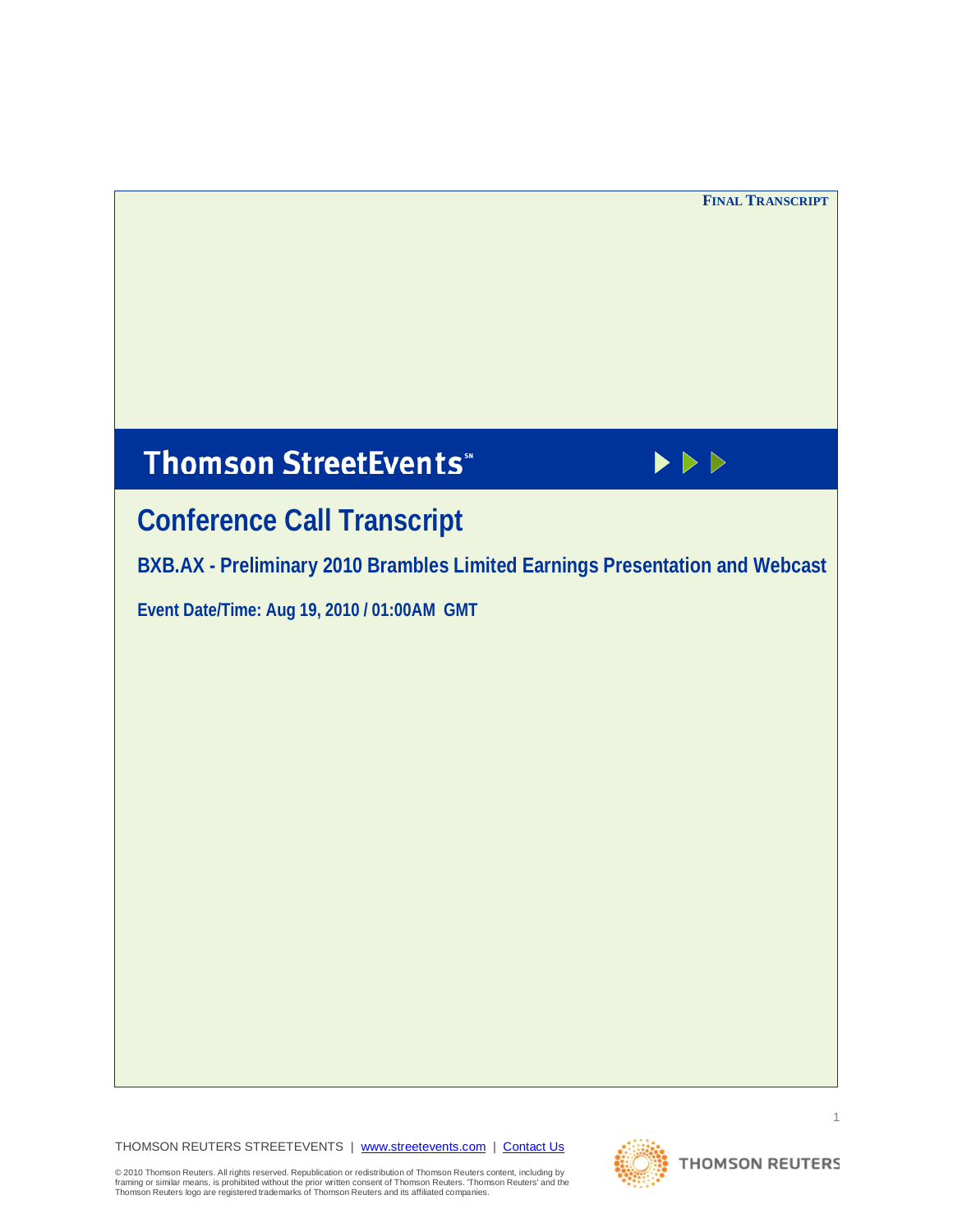# **CORPORATE PARTICIPANTS**

**Tom Gorman** *Brambles Limited - CEO*

**Greg Hayes** *Brambles Limited - CFO*

**James Hall** *Brambles Limited - IR Director*

# **CONFERENCE CALL PART ICIPANTS**

**Matt Crowe** *Commonwealth Bank - Analyst*

**Simon Mitchell** *UBS - Analyst*

**Anthony Moulder** *Credit Suisse - Analyst*

**Paul Huxford** *JP Morgan - Managing Director*

**Cameron McDonald** *Deutsche Bank - Vice President*

**David Rosenbloom** *Wallara Asset Management - Analyst*

**Andrew Gibson** *Goldman Sachs - Analyst*

**Julia Wang** *Morgan Stanley - Analyst*

**Paul Ryan** *Evans and Partners - Senior Research Analyst*

**Russell Shaw** *Macquarie Equities - Analyst*

# **PRESENTATION**

## **Tom Gorman** *- Brambles Limited - CEO*

Thank you for joining us this morning. I think most of you know me but I'm Tom Gorman and I'm the CEO of Brambles and with me up front today is our CFO Greg Hayes: and our Director of Investor Relations and External Communications, James Hall. This morning we plan on really covering three topics. I'll update you on the key elements of the Brambles fiscal year 2010 performance. Greg will provide you with a bit more detailed analysis of the results and he'll also comment on our financial outlook.

Then I'll come back to the podium and I'll close by talking about many of our growth opportunities.

To start with delivering on our commitments. We are focused on delivering on our commitments and controlling the controllable elements of our business. There are three important parts in this delivery. First is delivering on commitments. We announced a better everyday quality improvement in CHEP USA in October of last year. At that time we committed to three areas of improvement. Better products, improving the ease of doing business and changing the way we go to market, and I'm happy to say we're delivering on all three initiatives and controlling the overall cost of the program.

THOMSON REUTERS STREETEVENTS | [www.streetevents.com](http://www.streetevents.com/) | [Contact Us](http://www010.streetevents.com/contact.asp)

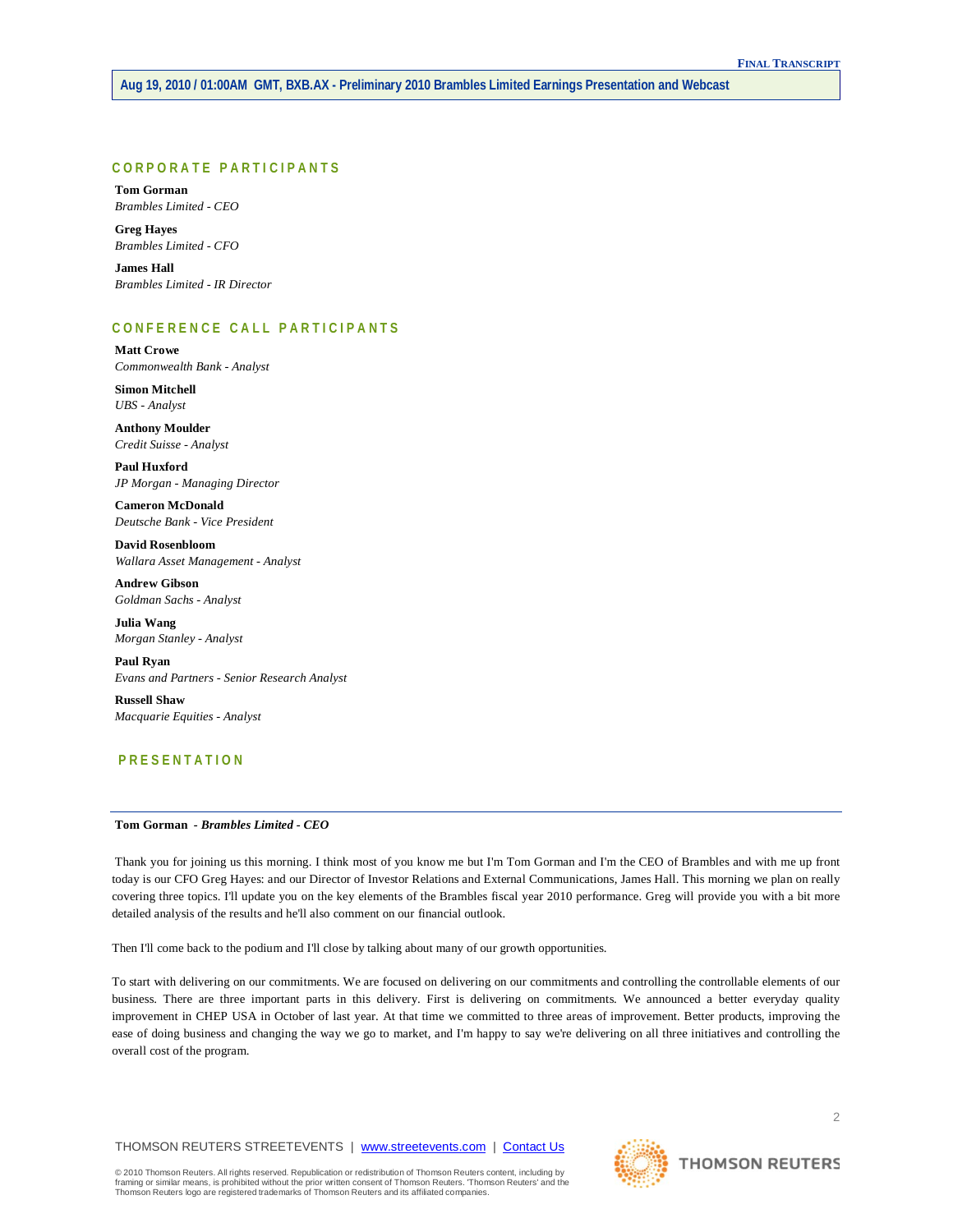We are also delivering on our cost commitments both in terms of delivering the savings to which we committed as part of last year's restructuring and on issues such as our irrecoverable pooling equipment provision or IPEP as it's known. We are controlling our IPEP costs our pallet inventories and our storage costs. Meanwhile we continue to deliver on our emerging market growth strategy.

My second key message today is that Brambles has a stable and resilient - we have been performing in a stable and resilient manner in very challenging conditions. Sales for the full year are up 3% in actual currency terms with second half growth at 6% compared with the 2009 second half.

Finally we are keenly focused on generating cash and strengthening our balance sheet. Cashflow from operations was up 22% over fiscal year 2009 and as most of you are aware we completed a heavily over-subscribed \$750 million US bond offering in the US144A market and we now have \$1.9 billion of committed and undrawn facilities.

Now this next slide just shows a few financial highlights. Please note that I'll refer to performance at actual exchange rates. Our sales revenue totalled \$4.1 billion in FY10 and as I mentioned that is up 3%. Our statutory operating profit before finance costs and tax is up 1% to \$725 million. Our statutory profit after tax was up 2% to \$444 million. Our earnings per share was \$0.31.8 and that's down 2%.

The standout in the results in FY10 is our cash performance. Free cashflow after dividends was up \$202 million to \$344 million. The Board has declared a final dividend of AUD0.12.5 per share franked at 20%.

What I'd like to do now is just share a few comments on each of our four primary business units. I'll start with CHEP Americas. In CHEP Americas the quality and service improvements in CHEP USA under the Better Everyday program are allowing us to start winning market share again.

Operational controls are also improving. We have halved our annual new pallet commitment from 12 million in the 200 financial year to about 6 million today. The tear down of 7 million excess pallets is now complete. That was complete one year ahead of schedule and it cost us less than we forecast. We are managing our pallet supply closely. The average number of idle pallets in storage in the 2010 financial year was 4 million as expected and we expect that number to decrease through the 2011 financial year.

Moving on to CHEP EMEA, growth in our emerging regions within EMEA have been strong. We are also continuing to win business in our established markets which is offsetting some subdued economic conditions that we were experiencing in the UK and more specifically in Spain. Our restructuring savings are also flowing through and as we've said before we continue to invest in quality initiatives in Europe.

Moving on to CHEP Asia Pacific, what we find here is that the Australian business has proven to be very resilient and does continue to grow. In Australia and New Zealand we are focused on operational excellence and we are strengthening our competitiveness and ensuring that we remain efficient for years to come. We are also generating very strong growth in China and India.

Last but not least is Recall. Recall is performing very well and continues to grow. Its profit growth was impressive in the period at 28% increase over the prior year. The sales pipeline within Recall is very strong in both the underlying document management business as well as the evolving digital markets. Margins for Recall have improved and we continue to take cost out of that business.

I'd like now to shift for a moment and talk about our progress more specifically in the US with the Better Everyday program. We said we'd have 100% of our network issues at US Plus repair specification by the end of March of this year and we've achieved that. The customer response to US Plus has been very positive, such that we are now finding demand for the US premium specification is lower than we originally anticipated and it's running now at about 5% of our total issues. We are delivering the repair standard that the customer requires and we are committed to continuing to do so.

On the ease of doing business front the rollout of our Portfolio+Plus account administration tool is ahead of schedule at 70% usage and we have begun rolling out our simplified invoice. The sales and marketing re-organization is also progressing well. We have now added more than 20 new hires and we have re-organized our sales team with particular emphasis on targeting the under-penetrated small and medium enterprise company space.

As we have said before we have won more business than we have lost since we have introduced the Better Everyday program.

Now in addition to delivering what I would call the physicals of the Better Everyday and again that is improved product quality, improvements in ease of doing business and changing how we go to market we can also share some revised outlooks on cost today. Our total Better Everyday cost

THOMSON REUTERS STREETEVENTS | [www.streetevents.com](http://www.streetevents.com/) | [Contact Us](http://www010.streetevents.com/contact.asp)

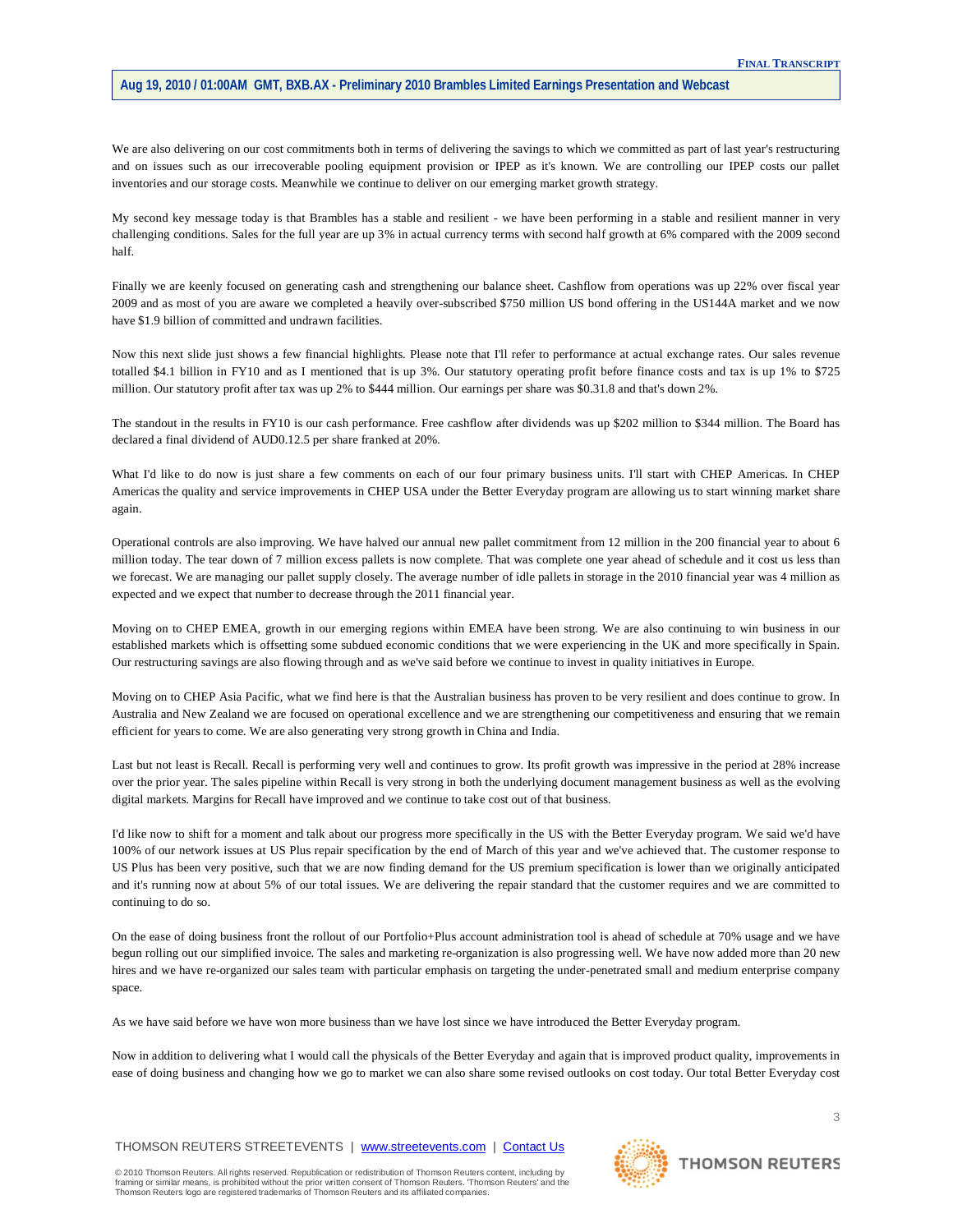was \$8.5 million lower than we had forecast for fiscal year 2010 and our outlook is that these costs will continue to be below our original expectations.

As shown on the slide 9 you can see that costs are coming down over the next three years with our ongoing costs \$25 million lower than originally anticipated. Again this lower cost reflects the success of the US Plus offering.

Now finally what I'd like to do is talk about net wins and the progress that we're making in terms of market share. Now slide 10 shows both net new business wins in the financial year as well as the annualized value of the net business won during the financial year. All businesses except CHEP Americas delivered net new wins in fiscal year 2010. In addition, however, all businesses in all business units, including the Americas, the annualized value of business won during FY10 was positive.

In total net new business wins throughout Brambles were \$53 million in fiscal year 2010 and the annualized value of that net business won during the year stands at \$75 million. More importantly is that the net annualized value of CHEP USA's wins since the introduction of the Better Everyday program in October of 2009 is positive \$18 million.

What I'd like now is to hand over to Greg who will cover our results in quite a bit more detail. As I said I will return to the podium at the end to walk you through some of our future outlook. Thank you.

## **Greg Hayes** *- Brambles Limited - CFO*

Thanks, Tom, and welcome to everyone here and on the webcast. I am pleased too present Brambles full year result which clearly demonstrates the resilience of our businesses in tough economic times and the tight management we have across all areas in the Brambles Group.

Let me start with an overview of the result. Unless otherwise I'll be using constant currency comparisons. As you can see Brambles Group sales for 2010 were flat against full year 2009. Within this outcome there was minimal net price improvement across the Group and organic sales 6%. The decline in organic growth was offset by net new business wins of \$53 million.

Underlying profit was down 22% it should be noted that significant items within ordinary activities were excluded from underlying profit in 2009 and the details are on slide 13. Statutory operating profit was down 3% reflecting the impact of continued tough economic times especially in CHEP USA which I will cover in more detail later.

Profit before tax is lower by 2% due to reduced interest expense of \$110 million down \$11 million on full year 2009. This is principally driven by a lower average debt balance and lower benchmark rates offset by higher margins and fees.

Profit after tax is lower by 1% due to a \$5 million reduction in tax expense on full year 2009. Statutory EPS was down \$0.02 or 6%. It should be noted that the prior year included \$19 million impact of profits from discontinued businesses against only \$5 million this year.

Cashflow was very strong up \$134 million or 19% on the prior year at constant exchange rates. I'll cover this in more detail later s well. BVA was down \$82 million on the prior year due to the decline in underlying profit.

Now turning for a quick look at slide which is shown at actual exchange rates, significant items for financial year 2009 were the result of the actions taken in response to tough economic conditions at the end of calendar 2008. Significant items outside of the ordinary course for financial year 2010 are the conclusion of these actions and include; \$2.5 million write back of excess provision for scrapping of surplus pallets in CHEP USA with this program now completed and 7 million pallets torn down, and \$11.4 million of facilities and operations rationalization costs.

The completion of this rationalization plan announced in February 2009 had a total cost of \$66 million involving a reduction of 756 employees. This was within the \$60 million to \$70 million guidance provided to the market. Savings of \$31 million were delivered in full year 2010 while we are on track tor each \$40 million of savings in full year 2011 in line with previous guidance.

Now I'll move on and look at the performance of the CHEP businesses. CHEP achieved \$3.4 billion of sales revenue down 1% at constant currency across the three businesses. As you can see the decline in sales revenue in the Americas, attributable to CHEP USA was partially offset by growth in other regions. Statutory operating profit was up \$36 million or 6%, profit margins have improved due to the reduction in significant items expense this year.

THOMSON REUTERS STREETEVENTS | [www.streetevents.com](http://www.streetevents.com/) | [Contact Us](http://www010.streetevents.com/contact.asp)

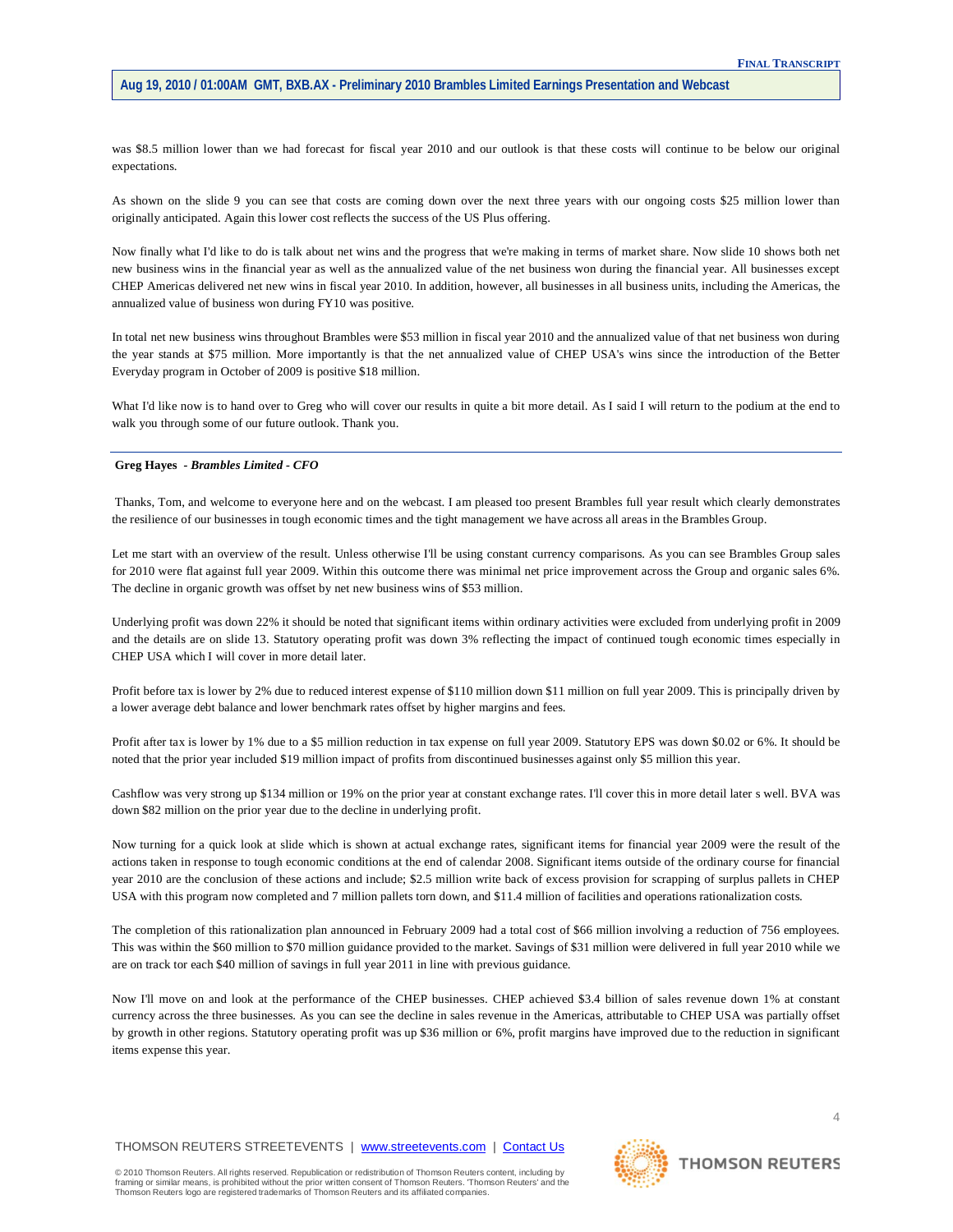Sales revenue for CHEP Americas was down 3% driven by a 5% decline in the USA, partially offset by a 3% improvement in Canada and a 5% improvement in Latin America. Price and mix showed a decline of over 1% principally driven by the competitive conditions in CHEP USA and a change in mix in the customer base following wins and losses over the last couple of years.

Organic volume was down around 1% driven by recessionary conditions and the slow recovery in the US economy in particular. Net new business losses were down a bit less than 1% including losses at the end of financial year 2009 and the beginning of financial year 2010. As Tom has mentioned it is encouraging to see the level of wins since the introduction of the Better Everyday program in CHEP USA.

Now this slide shows a pie chart demonstrating the current reliance on the pallet business across the Americas with 96% of revenue derived from that source. There is also a chart showing the year-on-year growth across the region. The full year result in CHEP USA was a sales decline of 5% largely resulting from volumes being down 3% which was in line with guidance.

Second half sales performance for CHEP USA was down 4% an improvement on the first half. The volume decline in CHEP USA was driven by a 2% decline in organic volume and net new business losses of 1%. Price and mix for CHEP USA was down 2%. The sales growth in Canada and Latin America was largely driven by volume growth in both regions.

Now turning to statutory operating profit where the 3% sales decline in CHEP Americas resulted in a volume pricing mix impact of \$42 million. Better Everyday costs as seen in the slide from Tom before were \$108 million while direct costs increased by \$42 million. Direct costs included storage of excess pallets of 19 million with an average number of 4 million in storage for the year. Walmart 7 million an additional costs for sorts, relocations, network expansion, increased lumber prices and new pallet conversions. The other category includes a \$7 million increase in IPEP expense for the full year. Significant items are consistent with the earlier slide but are shown here at constant currency.

Now we turn to CHEP EMEA, where sales were up 1% for the full year. Within this result Europe was flat and the Middle East and Africa up 12%. Across the EMEA price was up 1% resulting from inflationary increases in Africa and no net pricing increases in Europe. Organic volumes were down 2% which includes an \$8 million decline in automotive and \$11 million decline in European pallets which mainly occurred in Spain. Net new business wins for the full year were up 2%. Now the pie chart on this slide shows some more diversity in revenue sources for CHEP EMEA although still a significant reliance on pallet revenue at 85% of the total.

The decline in revenue in Spain of around 3% and lack of growth in the UK was due to the economic slowdown in both countries and is more than offset by growth in all other markets in EMEA. Note in particular the positive growth in Central and Eastern Europe and Middle Eastern Africa.

For CHEP EMEA statutory profit there is minimal impact in volume price and mix from the small increase in sales for the year. There is \$18 million more expenditure on quality year on-year particularly in Europe which is largely offset y direct cost reductions and efficiencies in transport of \$6 million and client savings of \$7 million. The other category includes \$8 million of restructuring benefits offset by \$6 million increase in IPEP as s result of higher audit shortfalls in the first half of 2010. Significant items have fallen due to the reduction in restructuring expense in 2010.

For Asia Pacific sales were up 3% for the full year, 2% of this uplift was from improved pricing which mainly resulted from CPI increases in Australia and New Zealand. Organic sales were down 4% of which \$10 million was a decline in pallet sales in Australia due to customer destocking. There was little net impact from automotive with a small reduction in Australia offset by growth in China. Net new business wins increased sales by 5% mainly from China and India and growth in Woolworths, RPC and Audi display pallets in Australia.

Now this pie chart for CHEP Asia Pacific shows the more diverse range of offerings in the Asia Pacific region with pallets contributing 69% of total sales revenue. Australian revenue was up 1% for the full year with a decline in traditional pallet sales more than offset by growth with Audi display pallets and Woolworths, RPC and some price growth.

There was \$7 million growth in sales in China and India combined representing a 92% increase year on year. For CHEP Asia Pac operating profit was up 9%. Volume price and mix were up by \$3 million, price increases and new business wins were offset, to some extent, by the profit impact of a reduction in organic volumes.

Increases in depreciation of \$7 million to support RPC expansion and China growth were offset by indirect cost savings as a result of efficiency programs and restructuring. Significant restructuring expenditure fell \$3 million.

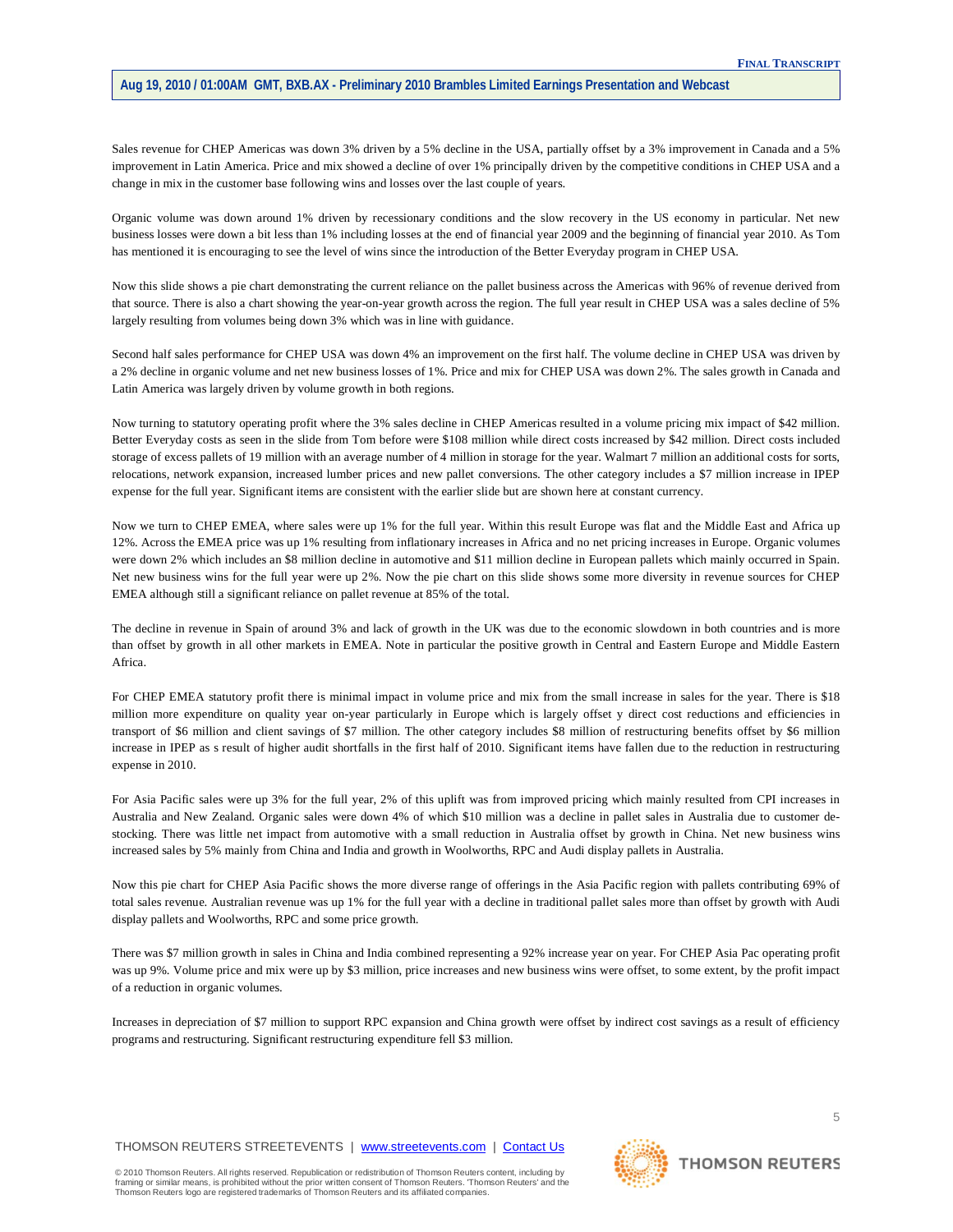For Recall there was a positive sales revenue performance with growth in all regions except Europe which had a slight decline. Our European growth was constrained by a decline in SPS volumes and the loss of a large customer in Sweden where the Government mandated a two supplier outcome.

Excluding the decline in the secure destruction business, overall sales growth for Recall was 4%. Statutory operating profit improved a healthy \$18 million or 19% and the profit margin improved by 2% to 16%.

Sales were up 2% for Recall with price up 1%. This resulted from minor price increases in the DMS business and the recovery of paper prices in SBS in the second half. The majority of the organic volume decline for Recall is in the secure destruction business volumes and activity as demand for recycled paper was weaker. Net new business sales contributed 2% of growth and a strong rate of sales conversions.

Now the pie chart on this slide shows the split of Recall's business lines with 80% in annuity style revenue streams. Full year DMS carton growth holdings were up 6% to \$93 million which drove the 4% growth in DMS revenue. This came mostly from new business wins. Full year revenue from SDS was down 4% mainly from reduced activity. The recovery in paper price meant that SDS was up 10% in the second half and DPS was down in the second half due to lower organic activity in North America, Australia and New Zealand.

Recall profit was up 19% with volumes and price improvement of \$11 million driving over half of this. Direct cost reductions of \$8 million resulted from restructuring undertaken last year and other cost savings, offsetting increased investment in IT, marketing an employee costs.

Let me now move onto our cashflow performance and financial position. Please note that this slide is at actual foreign exchange rates. As Tom highlighted before a clear positive of the performance of the Brambles Group for the year was the strong cashflow. Free cashflow after dividends of \$344 million is \$202 million higher than full year 2009 driven largely by a \$187 million reduction in capital expenditure and the impact of lower dividends and the dividend re-investment plan.

Low capital expenditure continued in the second half as a result of the reduced organic growth in CHEP's developed markets. Reduced new pallet CapEx contributed around \$100 million of the comparative reduction with just over 20 million pallets being purchased during the year.

Full year 2009 also included significant RPC CapEx to invest in the Australian RPC business. Proceeds from disposals reflected a reduction in compensation from customers for irrecoverable equipment. Working capital continues to be tightly controlled with average debtor days down from 46 to 45.

IPEP was up \$13 million on the previous year, this increase all occurred in the first half of the year which as explained at the time was a result of the closure of audits in that period and reduced first half compensations. As expected the expense returned to normal levels in the second half.

The provisions in other category improved due to expenditure timing and lower annual bonus payments in the first half of 2010 based on the 2009 financial performance. Significant items cash payments related to the accelerated scrapping of excess pallets in CHEP USA and facilities and operations rationalizations across the Group of which most was provided in full year 2009.

The tax paid increase due to the timing of tax instalments, particularly in Australia while net interest paid declined on the prior period.

Dividends paid fell by \$73 million partially relating to the reduction in final 2009 dividend to \$0.12.5 and the impact of the dividend reinvestment plan introduced in the second half of 2009.

Cashflow from operations in FY11 is expected to decline as a result of the need to increase capital expenditure to support future growth. That increased capital expenditure will be fairly evenly split across all of the business units. Capital expenditure is expected to return to levels slightly below 2009.

Net debt, at 30 June 2010, was \$1.76 billion, down \$384 million from 30 June 2009, reflecting primarily the strong cash performance of the business. Net debt has fallen \$667 million over the past two financial years, alongside a similar improvement in our key financial - financing ratios, this provides Brambles added financial flexibility.

Net debt to EBITDA was 1.5 times down from 1.8 times this time last year and EBITDA interest cover was 10.7 times.

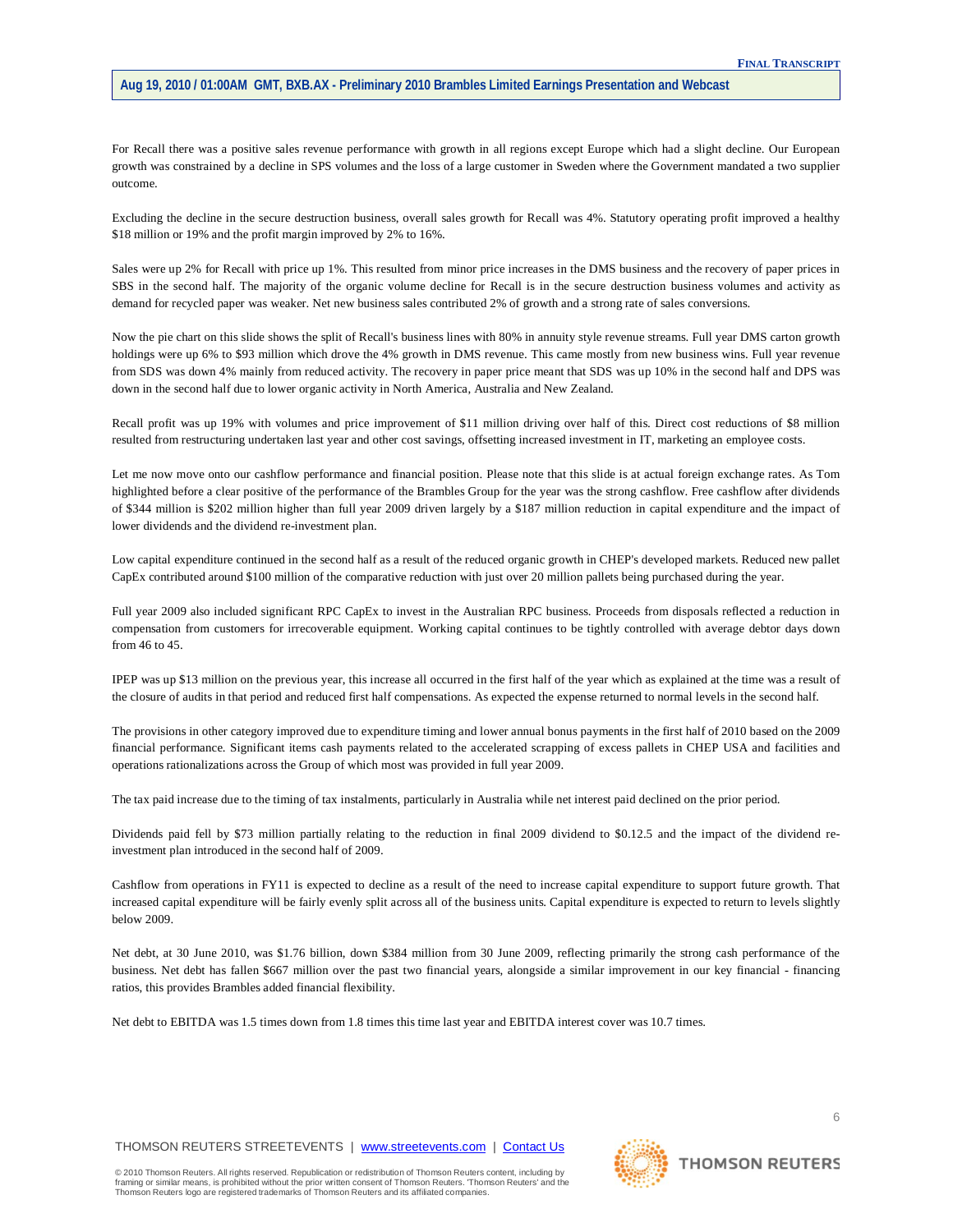Exposure to interest rate rises is limited as more than 60% of Group debt is at fixed rates. Total committed facilities - credit facilities available to the Group stood at \$3.8 billion at 30 June 2010, this included approximately \$1.3 billion of capital market debt from US private placement and 144A bond investors.

As you would be aware, we raised \$750 million in the US 144A bond market in March; \$500 million of that was 10 year bonds and \$250 million was five year bonds, both at excellent pricing levels. This was our debut issue in this market and there was encouraging investor interest with significant oversubscription.

The duration of our debt portfolio was 3.6 years at 30 June 2010 up from 2.8 years at 31 December 2009, primarily because of the 144A bond transaction.

Undrawn committed credit facilities total \$1.9 billion; \$294 million is due to roll off this half as it is surplus capacity.

So let me move onto our outlook for 2011. Despite the challenging economic environment we expect to see sales growth in all Brambles business units in 2011 on a constant currency basis.

In the CHEP businesses we will continue to invest in quality and incur some storage costs. Subject to unforeseen circumstances and ongoing economic uncertainty, we expect our statutory operating profit for the year ended 30 June 2011 to be in the range of \$740 million to \$780 million using exchange rates as at 30 June 2010.

You will see in the footnote to this slide that for comparative purposes we have restated the 2010 profit at 30 June 2010 exchange rates.

Based on our current balance sheet, debt structure and expected profit for 2010 we expect interest expense to be around \$115 million for the full year.

We expect the tax rate for 2011 to be maintained at around 28%. This outcome is achieved, in part, as a result of a tax ruling obtained this year reducing future withholding tax and business simplification projects in Europe including the centralisation of the ownership of pallets and the simplification of the German ownership structure.

With that, I'll hand back to Tom to complete the presentation. Thanks.

#### **Tom Gorman** *- Brambles Limited - CEO*

Well thanks very much for that Greg.

I have talked earlier in this presentation about how we're delivering on our commitments and controlling the controllable elements of our business. Clearly, what we also must focus on is delivering profitable growth initiatives. What I would like to do now is share with you some of the opportunities that we are pursuing. I'll talk about CHEP first and then move onto Recall.

Now let me begin just by outlining CHEPs core strengths. Our global footprint is a unique asset that we are enthusiastic about leveraging more fully. We operate in 45 countries, we have 7500 employees, approximately 300 million pallets and containers and more than half a million customer touch-points within our CHEP businesses. Now the same can be said about the extent of our local networks. This is a unique and valuable asset.

Our intellectual property in pooling is unrivalled. It goes back more than 50 years and there are numerous opportunities for us to apply that expertise, not only to our existing multi-domestic pallet and container businesses but also to new domestic and international asset flows.

Our customer franchises are, clearly, another core strength, they are deep and lasting and represent opportunities for us to grow worldwide. Last but not least, as have seen in this presentation, our financial strength is a core asset.

Now there are a few key themes in our current initiatives and, as I said, many of these are already underway. As we have already seen, emerging markets are an important part of our growth and that will remain the case as we increase our investments around the world.

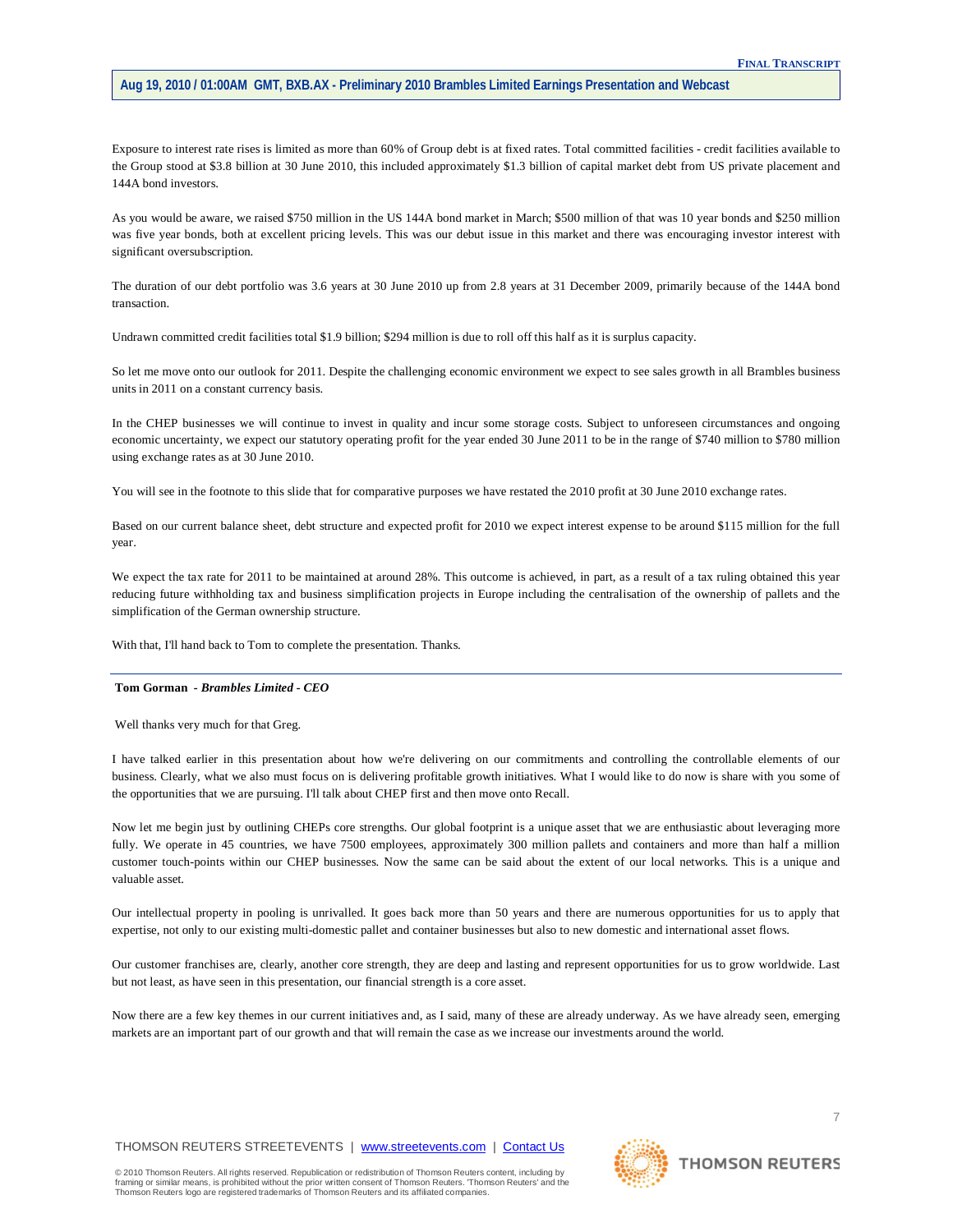CHEP USA is moving from addressing some longstanding issues into a renewed period of growth. Now a critical aspect is increasing our focus on converting whitewood users to pooling and here paying particular attention to the small and mid-sized customers. This opportunity is underserved today and our network scale positions us to strongly address this opportunity.

New growth platforms are also vital. This opportunity is particularly clear in those regions in which we have historically been very focused on one or two product offerings only. Now we can also leverage the global position of our existing multi-domestic businesses particularly those in which inner-country or intercontinental flows play such a big part.

Now our first step, in this effort, is the establishment of a global automotive business. We are also expanding more aggressively the global footprint of LeanLogistics. Now I'll go through each one of these opportunities in a little bit more detail and, of course, you'll hear a lot more about all of this at the investor market briefing for those of you that are going to join us in Los Angeles next month.

Firstly, let me start with emerging markets. Growth in our two primary Asian businesses, China and India, is strong in both automotive and FMCG. Combined China and India, as was mentioned, delivered sales revenue growth in fiscal year '10 of 92% year on year.

We expect China to breakeven on an operating basis by the 2012 financial year. India is now on a similar trajectory, but we must remember that we entered this country about two years after we entered China.

We now have more than 300 automotive customers in China based around significant contract with original equipment manufacturers in what is now the largest car manufacturing market in the world. This is a key differentiator for our business in the Asian region and, in fact, globally.

In India we added auto contracts with the likes of Bosch, Delphi and Mahindra in FY10 and Latin America is clearly another growth story with a lot of opportunity.

Now looking beyond the headline sales revenue growth of 7% in Latin America, the major economic force which is Brazil grew at 32% in fiscal year '10. Mexico, which is linked more closely to the US economy, had lower growth at about 2% and the Chilean economy, as all of you will remember, was adversely impacted by the earthquake earlier this year.

Central and Eastern Europe will also continue to be a strong market for us of course led, as it has been in the last couple of years, by Poland and increasingly, we believe, with Turkey. Turkey is the world's 15th largest economy and home to 73 million people.

As you are all aware, about nine months ago we announced the opening of our office in Turkey. Well since that time we have announced our first major pallet contract with Unilever and I'm very pleased to announce today that we now have also established a relationship with Procter & Gamble in Turkey. We are confident that other contracts will soon follow in this dynamic market.

Moving on from the emerging markets, I'd like to talk about the opportunities we have in more established geographies and, in this case, specifically the USA. Our analysis indicates that the size of the USA market that is either using CHEP or is immediately addressable with our current pooled 48 x 40 inch pallet service model is about \$2.3 billion. CHEP represents about \$1.1 billion of that \$2.3 billion market while pooling competitors, combined, have less than 10% of that market.

Now the remainder is made up of largely non-pooled whitewood, mostly into the FMCG retail and food service channels. There remains an opportunity to win share from competitors of course and, more importantly, to continue to convert whitewood users to the CHEP pooled system. Targeting private label manufacturers is a very important part of this effort.

Now beyond what we have historically considered to be the immediately addressable market, there are compelling opportunities for CHEP in the remaining \$9.5 billion total opportunity. The attractive segments for us include those that suit our 48 x 40 pallet, but require different services to suit their unique supply-chain characteristics such as specialty store formats, pharmaceuticals and pockets or niches of the beverage and home hardware sectors. Another attractive opportunity is the non-48 x 40 size solutions and here this does include certain manufactured operated pools.

But the biggest opportunity is the small to medium sized customer, which bridge both the addressable \$2.3 billion as well as the rest of the \$9.5 billion opportunities shown. Now we have already started to increase sales to these customers. Our expansive network is pivotal to unlocking these segments and truly is unmatched in the marketplace. We are confident we can penetrate much further into the entire pallet opportunity.

THOMSON REUTERS STREETEVENTS | [www.streetevents.com](http://www.streetevents.com/) | [Contact Us](http://www010.streetevents.com/contact.asp)

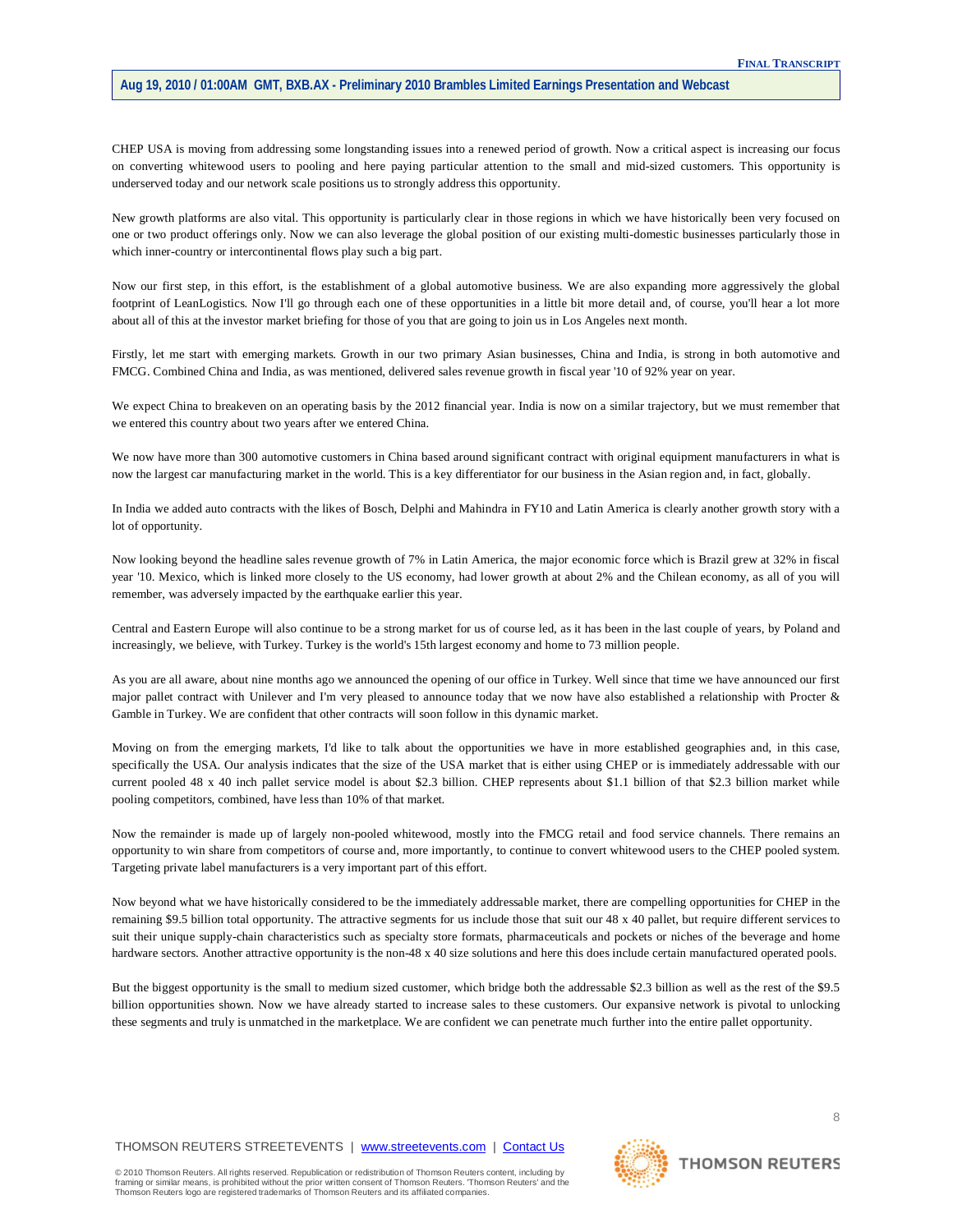Let me share with you a little bit more detail now about the small to mid-sized opportunity. This table, here in front of you, shows in the 2010 financial year we won more than 1000 new customers, now most of them representing overall demand less than 100,000 issues per year. The 1032 customers we won in that size bracket represented a 13% increase on our FY09 performance.

Already in FY10 the growth is - in FY11, this year, the growth is continuing. We bring strong value to these customers, allowing us to have healthy margins relative to certain larger customers and, as I have already said, no one else has the network scale to access this market in the way that we can.

We are not only growing sales, but we are also expanding our network coverage which helps us with asset control and utilisation as well as access to the recycler network.

Now this slide also shows detail on how CHEPs USA win rate is positive since the introduction of Better Everyday in October to the tune of \$18 million of new business. Now that's the annualised value of net business won since October, so it does include a portion of the ConAgra business that we lost earlier this year.

So despite what you may have been told CHEP USA is, in fact, gaining market share not losing it.

Now, as I've demonstrated, we believe that the traditional pallet business still represents a very large opportunity for future growth. But we also must expand more aggressively beyond our core product and there are several areas of opportunity; alternate pallet sizes, RPCs - reusable plastic crates, IBCs - intermediate bulk carriers, automotive and certain other services. We estimate there is an opportunity that is worth almost \$12 billion in the USA alone.

Now the following two slides show the breakdown of the USA market and the Australian markets by industry and by product. I believe that by juxtaposing these two countries you'll see how large, indeed, the opportunity is.

Let me start with the US. Our analysis indicates that the addressable opportunity for CHEP in the USA is worth almost \$12 billion in annual sales revenue, of which pallets represents just 20%. It also tells us that fast moving consumer goods, as you can see here, represents just about 25% of that opportunity.

Now, as you can see from the additional charts, CHEP USA generates its \$1.1 billion in annual sales revenue from pallets and a disproportionate amount of that revenue comes from FMCG. Of course this is understandable given the major initial opportunity that was provided to the pallet business, particularly providing pallets into the FMCG sector.

But our business in the US is now of a size where we have to think about other opportunities. Now please note on these slides that the pallet opportunity here shown correlates to the \$2.3 billion of addressable pallet opportunity that I mentioned a few slides back, it is not inclusive of the total \$9.5 billion. So, in fact, the opportunity is very, very large.

Now, as I said, let's compare the US market to the Australian market. Now these charts here show the served market in Australia alongside CHEPs penetration. As you can see there is still considerable opportunity but the balance by both product and sector is much more representation of the total segmentation at large.

There is nothing fundamentally different about the USA or any of our regions, for that matter, that suggest we should not be able to achieve this same balance and a great example of that is within the automotive sector.

Let me now talk about automotive as an opportunity. As global automotive production recovers and the industry looks for cost efficiency opportunities we believe there is a significant opportunity for CHEP. We have unique intellectual property in both the design of unique packaging, as well as standard packaging and we have the systems in place and unique expertise and experience in this market.

Now, historically, our automotive business has been largest in Australia and Europe, but we see that changing. CHEP China has already built a successful automotive business with more than 300 supply-chain participants and a pool now of more than 200,000 containers, but it can get bigger, while we have already established our first automotive relationships in the United States.

These two major opportunities combined with emerging areas such as Latin America and continued growth in Central and Eastern Europe will provide us with significant growth in automotive for years to come.

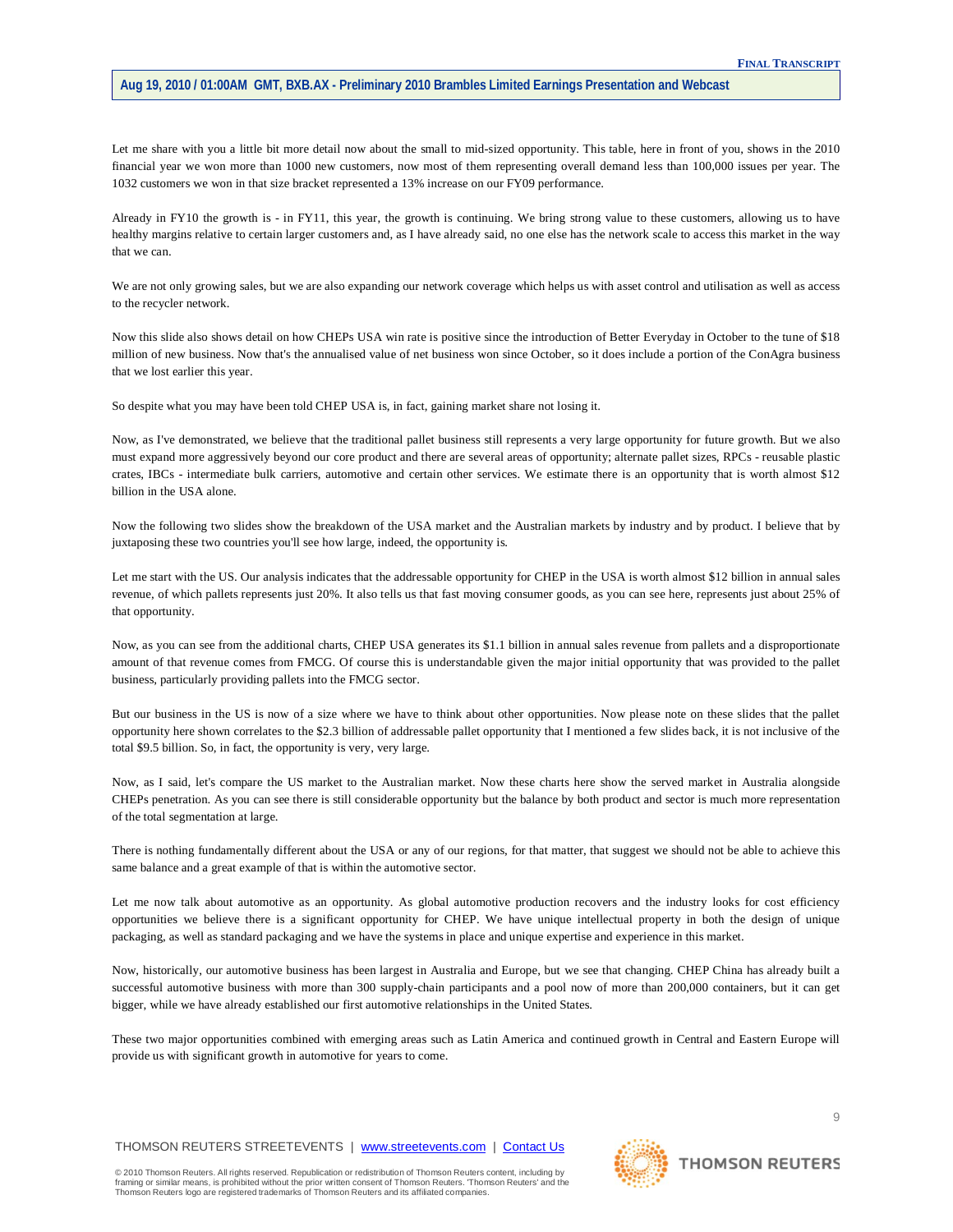Now the other major opportunity in automotive is to leverage the international flows. The next slide is fairly complicated so I'll build through it.

We currently generate about \$130 million of revenue from the automotive sector and, as I said, mostly from Europe and Australia. But we estimate the total global opportunity for us is worth several billion dollars.

Light vehicle production is forecast to reach 88 million cars in 2016, from just under 60 million today and that's according to JD Power & Associates. Now this is led by China which is forecast to produce over 16 million vehicles five years from now and the USA which is forecast to produce a little bit more than 10 million in that time period.

Now even if the automotive industry does not recover as quickly as one might expect from its recent crisis, just building our business to its potential scale is a major opportunity. The International Trade Centre data predicts intercontinental flows from components and subsystems are worth about \$75 billion a year.

Now these flows are increasing, as productions of vehicles move closer and closer to markets in which the vehicles are sold. There is significant opportunity here to help automotive producers make this process more efficient and more standardised globally and, again, we are uniquely placed giving our pooling expertise and our global network.

Now moving on from automotive, I'd like to take a look at LeanLogistics. For those of you who are not familiar with LeanLogistics it is a provider of on demand network optimisation services for transport users. It's a software solution, and consulting services help customers save money by removing empty miles and eliminating warehouse. Since we bought LeanLogistics in 2008 its sales revenue has increased 32% despite challenging market conditions.

But we are now beginning a very exciting phase which is really to get at the true scale of the LeanLogistic opportunity. We are experiencing demand from customers to expand geographically, as shown by our recent moves with LeanLogistics into Canada and Brazil.

We have also appointed key personnel to work on building the LeanLogistics build-out in Australia and in Europe. The expanded LeanLogistics will extend its services throughout CHEP to improve the cost of doing business internally and leverage the CHEP global network to lower total logistics costs for CHEP and, more importantly, for our external customers.

That covers briefly the opportunities for CHEP. I'd like now to turn my attention to looking at the growth opportunities for Recall. Again we will share more detail at the upcoming investor market briefing in September, we'll have senior management from both CHEP America as well as Recall America at that meeting.

Organic volume growth in the DMS service line has been the underpinning driver for Recall in the past three years and we expect that growth to continue to grow.

While digital is a very big opportunity, I cannot stress enough that growth in physical documents continues unabated driven by regulatory and compliance environment, privacy concerns and the increased demand for outsourcing.

The paperless office is in fact a myth. All of us working in an office environment would know that. Digitisation is not reducing the amount or the volume of paper used or stored and we believe that is unlikely to happen for the foreseeable future.

The key statistic to remember when it comes to our Recall business is that two thirds of the document storage market remains unvendored. We have just 6% of the total market today, this remains an enormous opportunity.

However, the growth area for Recall is also focused at the bridge, as we refer to it, between paper and digital. We believe there is a significant opportunity to work with our paper-based clients to meet their digital needs as there has been an absolute explosion in the volume of data - digital data that now needs to be managed.

For example, we will increasingly find Recall handling entire financial and administrative business processes for our customers. A great example of this is the engineering group ABB with which we have recently completed a major product to manage centrally its entire global invoice scanning and processing operation. This really is business process outsourcing.

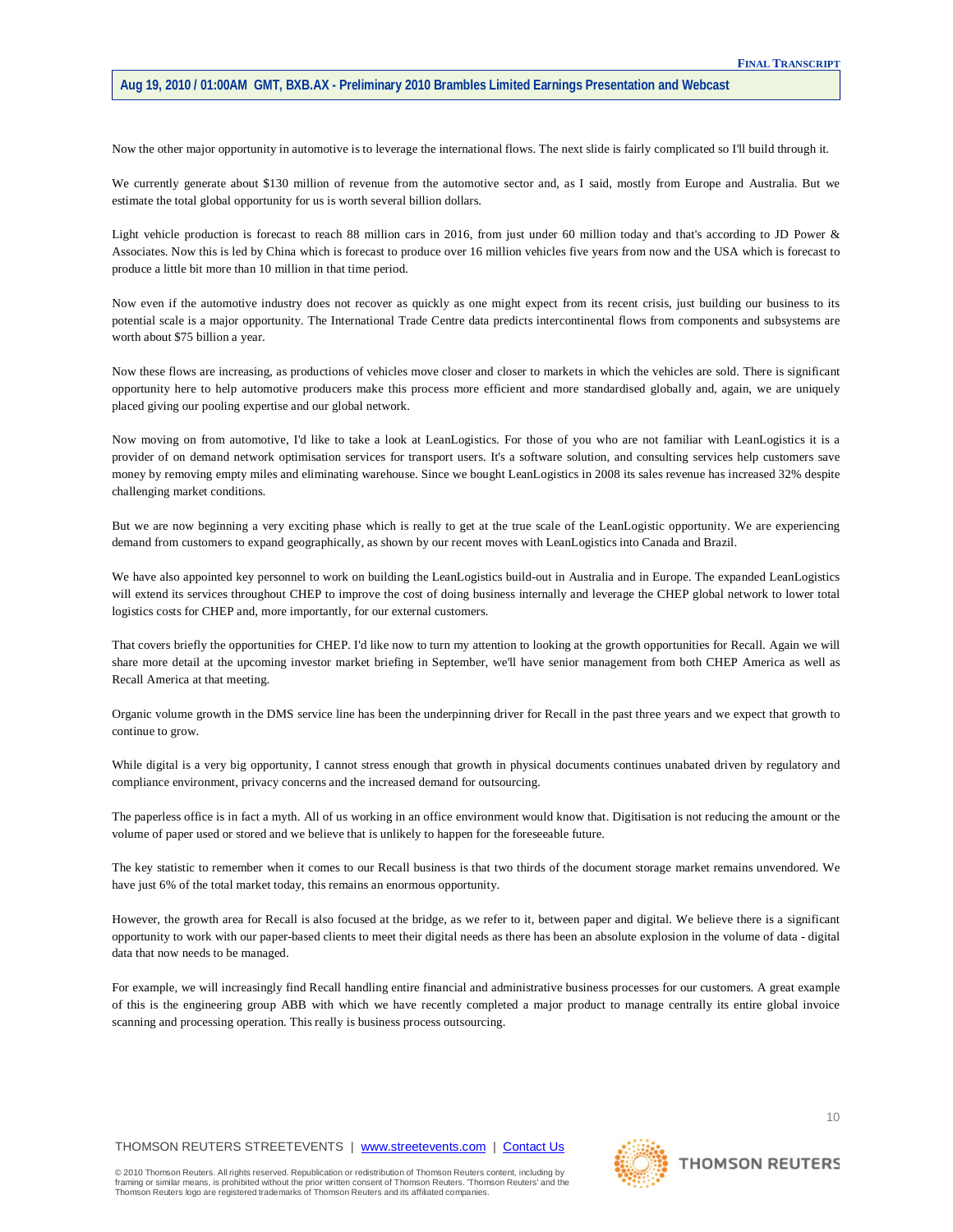There are technologies to which we have access in areas such as RFID and scanning which offer some great opportunities to continue to augment and upgrade our core paper storage business with additional value-adding services. There are also many complementary services that we believe we can offer.

So now let me summarise. FY10 result we believe was solid and we believe we continue to be in great financial shape. CHEP has an outstanding global footprint and we're excited about the opportunities in areas including the US small to mid-sized customer base, platform and product expansion are also very important. Automotive is potentially a huge opportunity. While LeanLogistics is demonstrating its capabilities and has the potential to build into a player of truly global scale. Recall, as you've seen, is in good shape and well positioned to continue profitable growth.

We remain very optimistic about the future of Brambles.

Thank you very much for joining us today, I'll now open the floor for questions.

Thank you.

# **QUESTION AND ANSWER**

## **Tom Gorman** *- Brambles Limited - CEO*

Start with Matt here.

#### **Matt Crowe** *- Commonwealth Bank - Analyst*

Matt Crowe from the Commonwealth Bank.

Just looking at the guidance if you look at the acceleration, the revenue through the second half, particularly that fourth quarter and the margins you've got in the second half, it's just a number that's a bit above the guidance you've given, should we interpret that as merely just being a bit conservative or do you expect those margins - those second half margins won't be sustained into FY11?

If I could just ask one other question on the Better EveryDay program, the reduction in revenue - the reduction in costs from \$50 million to \$25 million, in ongoing costs that is. When this program was introduced you spoke about the importance of being ahead of the curve in terms of what your customers were wanting in quality. Do you still feel it's that important to be that far ahead and really dazzle them or is this sort of bringing it back to target service they want or are you still trying to be ahead of that quality curve?

#### **Tom Gorman** *- Brambles Limited - CEO*

I might respond to the Better Everyday question first.

I'll take your second question first and then, maybe, Greg will jump in on the outlook on the financial side. Look I think on Better Everyday, the program was launched now almost a year ago and as we said at the interim result and I'll repeat again, we continue to learn an enormous amount as we actually implement the program and what we're finding is that the customer is very satisfied with the product offering that we're presenting with US Plus.

Both our internal metrics in terms of rejects and the quality of the pallets that we're producing, as well as the external metrics when we interview our customers, we now have a net promoter score process where we talk to customers and their feedback is that the quality is definitely improving. When you look at our ability to generate new business we believe that we are delivering to the customer what they want. So there's no backing away from delivering where we believe the quality needs to be.

What we have learned over this period is that the overall demand for anything above US Plus is really considerably less than we had expected when we developed this opportunity over a year ago so we're really responding to the market. We continue to have a considerable amount of



**THOMSON REUTERS**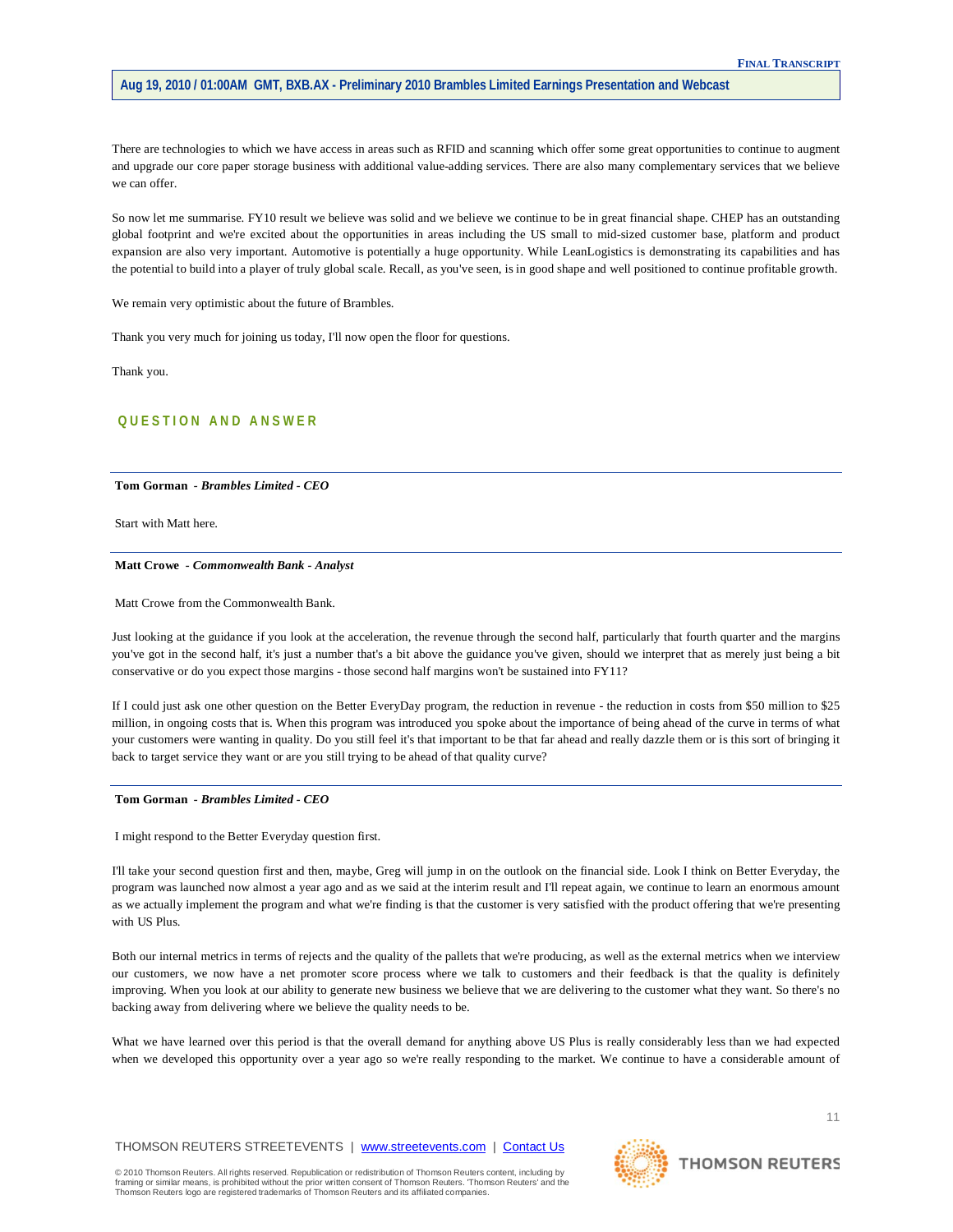flexibility and we believe we can continue to meet customer requirements going forward with both US Plus or US Premium but we're seeing now is that the demand just isn't there and that's the outlook that we're getting.

#### **Greg Hayes** *- Brambles Limited - CFO*

Matt, in relation to the first question, we have indicated sales growth on a constant currency basis in each of our regions but we're still in very subdued growth environments particularly in our major markets, US, UK and Spain. We have the continuing Better Everyday costs and if you refer to the chart that's in the slides you'll see that 2011 still has substantial Better Everyday costs so that will have an impact on ongoing margins in the US and therefore the Americas and there is going to be continued competition.

So in terms of pricing, a pricing outlook as part of the sales growth, we don't see huge opportunities in that space. We recognise that we're in a competitive environment and that we need to maintain our sales issue volumes and that's going to have some impact on our ability to raise prices across the globe.

## **Tom Gorman** *- Brambles Limited - CEO*

I think you know, we've used this phrase before, consistent and repeatable growth and we really are not seeing that as Greg pointed out in the major economies around the world and we think the outlook that we've given is a balanced outlook based on our assessment of future opportunities.

### **Russell Shaw** *- Macquarie Equities - Analyst*

Tom, you've hit on several new markets which you'd like to increase your product range in, what's the timing on that? How aggressive are you going to be and where's your priority; you've obviously got several products or potential product expansions there? The second question, just a follow up on Matt's comments on the cost going forwards, is there further downside risk to those fast track cost estimates given you're saying already 100% of the repair standards are at that US Plus and you're pulling back on that premium plus composition?

## **Tom Gorman** *- Brambles Limited - CEO*

I'll answer the first one first if I can. Look we're very excited about the opportunities and in many cases these are underway already. The two major initiatives in the US are the small to medium enterprise market and as we've identified, in FY10 we won 1032 contracts in that space and that's the space with sort of less than 100,000 issues annually and that is a 13% uplift over the prior year. As I gave you some indication even as this year FY11 has started for us we continue at a good pace.

We've restructured the sales team and brought in some folks that have done this elsewhere around the world for us so we're very excited about that and that truly is underway. So the second one is automotive in the US and I would say also automotive is underway. We now have a relationship with some automotive players in the US and we're confident that there's a good funnel there and we want to push that aggressively.

The international flows will come after that. I mean if you're piecing that together the international flows you really have to have the strong domestic business and then be able to leverage that presence. We're very excited about that but we need to build the local presence first. In terms of the geographic expansion that's well and truly underway. I mean we opened our office in Turkey and made that the centrepiece for Central and Eastern Europe about nine months ago and we now have two major anchor customers there in Unilever and PNG.

So everything we've shown you, this is not a promise where work may come, these are things that are funded, that they're manned appropriately and we're aggressively pursuing them. Your question on costs going forward, I'll just point out the fact that the issue for Better Everyday as we used to speak in terms of sort of a fast track program and a base program, we do see the total cost coming down in the future as we've identified in our report.

That's really a combination of ongoing efficiencies so we are delivering the efficiencies. If you remember the costs that we show are truly net costs, those efficiencies are coming home and the team's doing a good job there. In FY11 though you just have to keep in mind that we have about 4 million pallets in storage and as those pallets come out of storage and go back to work for us they do have to be brought up to a US Plus standard. They're not at that standard today so that's why those costs are continuing into FY11.

## THOMSON REUTERS STREETEVENTS | [www.streetevents.com](http://www.streetevents.com/) | [Contact Us](http://www010.streetevents.com/contact.asp)

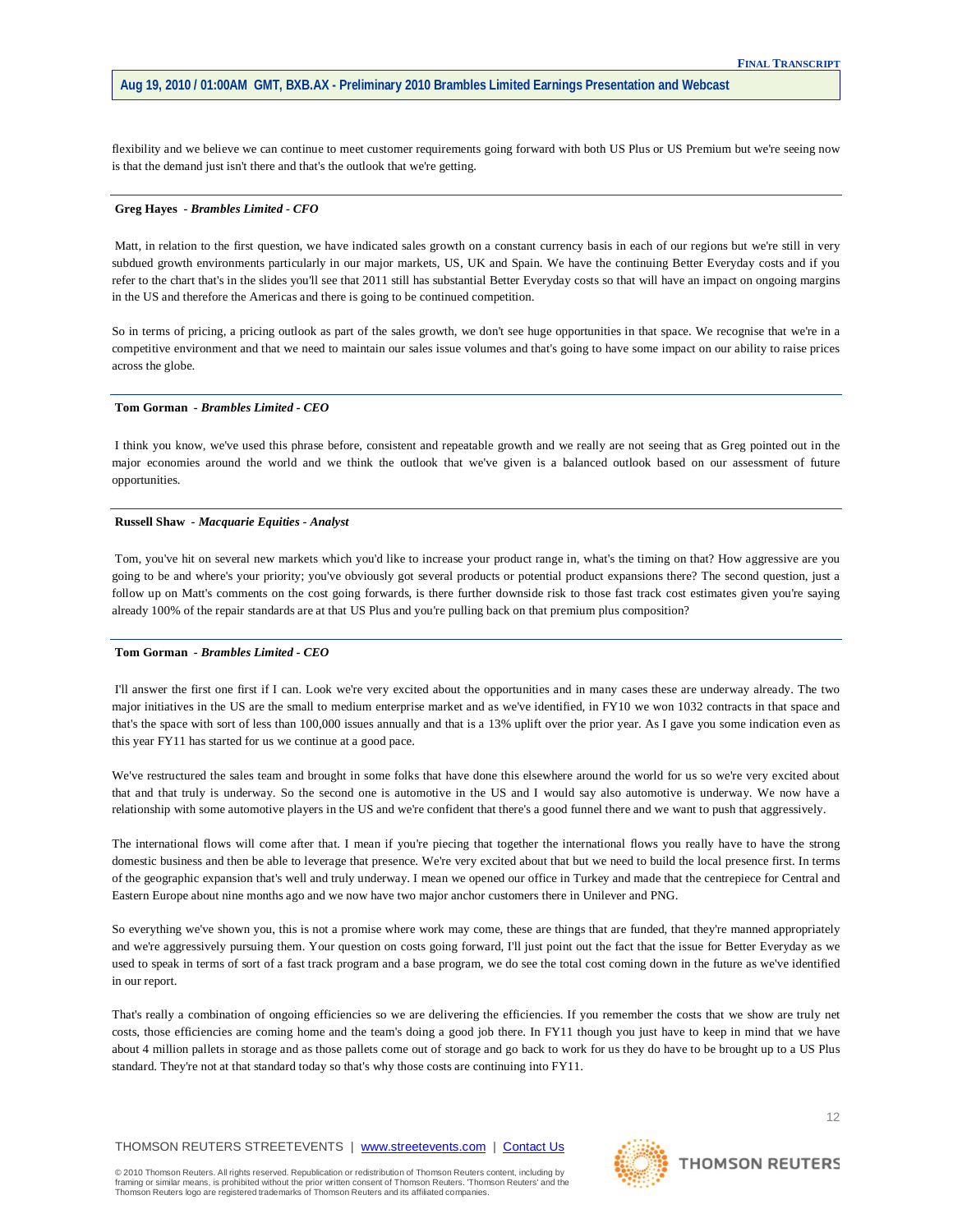## **James Hall** *- Brambles Limited - IR Director*

We might now take some calls -- take some questions from the phones. I think the first question is from Simon Mitchell at UBS.

#### **Simon Mitchell** *- UBS - Analyst*

Hi, can you hear me?

**James Hall** *- Brambles Limited - IR Director* 

Yes Simon.

## **Simon Mitchell** *- UBS - Analyst*

I just have two questions. Probably the first one for Greg on the guidance; just the \$115 million guidance for net interest compared to \$110 million just reported. Are you suggesting they're higher funding costs or are you suggesting no free cash flow generation?

## **Greg Hayes** *- Brambles Limited - CFO*

No it's to do with the higher margins that we're expecting. I mean I indicated that the capital expenditure would go back up to something like the 2009 level and that will reduce the free cash flow after dividends so we're not expecting the net debt to be coming down at anywhere near the rate that it has in the last couple of years. We have had higher margins through the 144A issue but also as we refinance there are some of our debt facilities which were on lower margins previously which will then go to a higher level.

#### **Simon Mitchell** *- UBS - Analyst*

Okay and just secondly for Tom, I think from October 2009 when you announced the Better Everyday program you indicated that your thoughts around margin for the Americas business was mid 20s after the program had finished given the reduced ongoing costs and quality. What are your thoughts on that now?

## **Tom Gorman** *- Brambles Limited - CEO*

Yeah look we haven't really changed our view on that. We're still one year into a longer period so we still see that as holding in terms of mid 20s for the business with CHEP.

## **Simon Mitchell** *- UBS - Analyst*

Thanks.

**James Hall** *- Brambles Limited - IR Director* 

The next question is from Anthony Moulder of Credit Suisse.

## **Anthony Moulder** *- Credit Suisse - Analyst*

Two questions if I could. The first one (inaudible). Are you indicating that you'll go back into the RPC business in the US?

**Tom Gorman** *- Brambles Limited - CEO* 

THOMSON REUTERS STREETEVENTS | [www.streetevents.com](http://www.streetevents.com/) | [Contact Us](http://www010.streetevents.com/contact.asp)



**THOMSON REUTERS**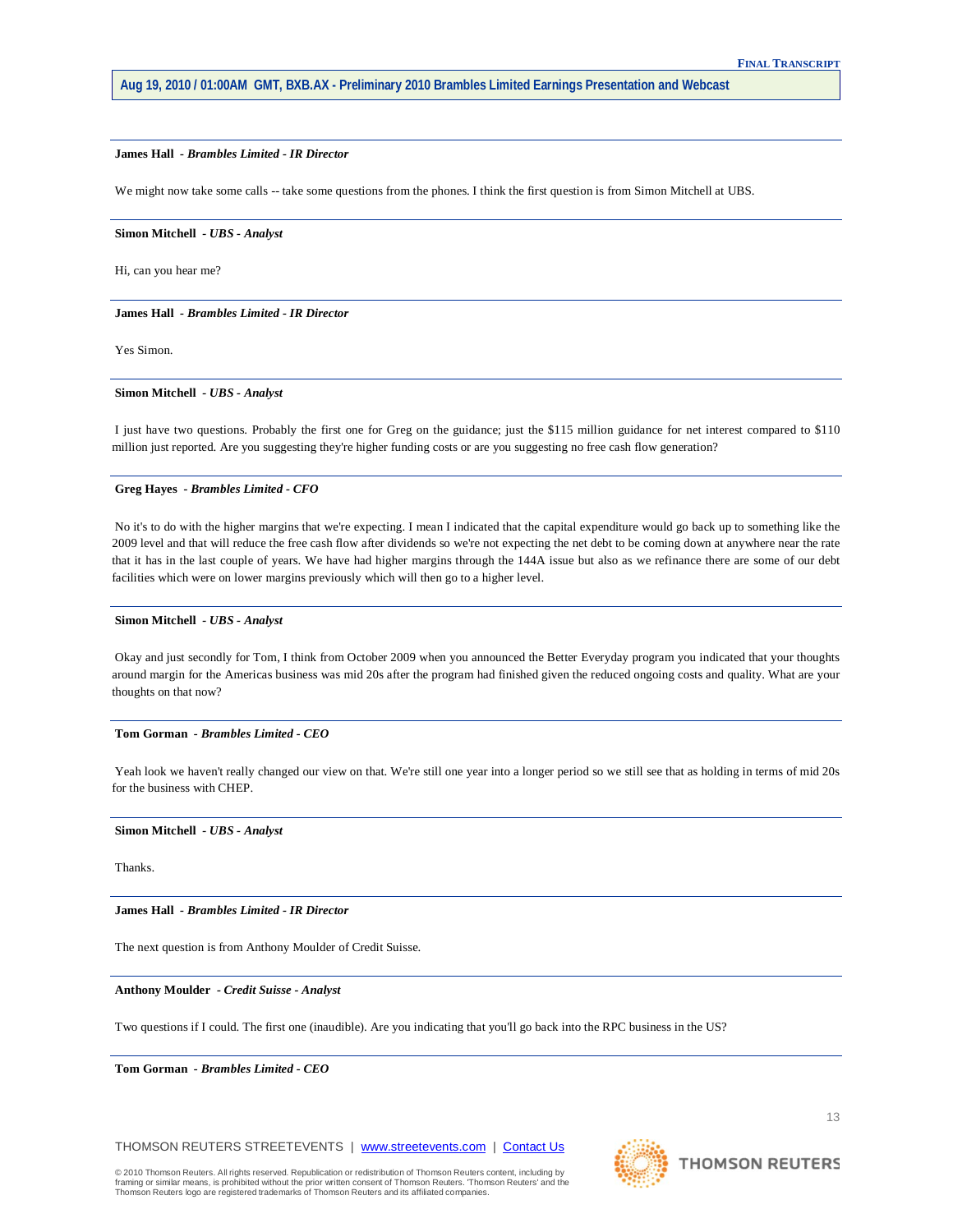Yeah what we've identified is that the RPC business is important for us on a global basis as we look for opportunities in the US. This is something that's clearly on the list of opportunities. As the question I think from Russell came up earlier in terms of which ones are further along, clearly when we look at where we are in automotive and the SME space those are further along for us in terms of an impact in FY11.

### **Anthony Moulder** *- Credit Suisse - Analyst*

Second question -- slide 40 sort of gives a view on the contracts won and obviously a line down there on contract losses. Can you give any indication of what is the margin differential between those two; contracts won and contracts lost?

#### **Tom Gorman** *- Brambles Limited - CEO*

Which ones are you specifically --

## **Anthony Moulder** *- Credit Suisse - Analyst*

You've shown I think in slide 40 it is, that you've won that new business. I guess the question is whether or not that net new business is coming out or lower.

#### **Tom Gorman** *- Brambles Limited - CEO*

Anthony I might comment on that because I think there's been -- if you remember our interim results we did talk about some adverse mix in the US and really that went back to the fact that some of the business that we lost at the end of FY09 and the beginning of FY10 in the US, was fairly good margin business. We also indicated to the market that we were going to put as many excess pallets to work as aggressively as we could so there was an adverse mix impact in the first half.

As we see our wins now however, we believe the new business that we're bringing on, the margins are very good. In fact I would just point out that as we look to grow in the SME space, typically small to medium enterprise markets are very strong relative to larger corporates so we're pretty comfortable with the margin structure.

#### **Anthony Moulder** *- Credit Suisse - Analyst*

So at or above losses?

**Tom Gorman** *- Brambles Limited - CEO* 

That's correct.

**Anthony Moulder** *- Credit Suisse - Analyst* 

Thank you.

**James Hall** *- Brambles Limited - IR Director* 

The next question on the phones is from Paul Huxford of JP Morgan.

**Paul Huxford** *- JP Morgan - Managing Director* 

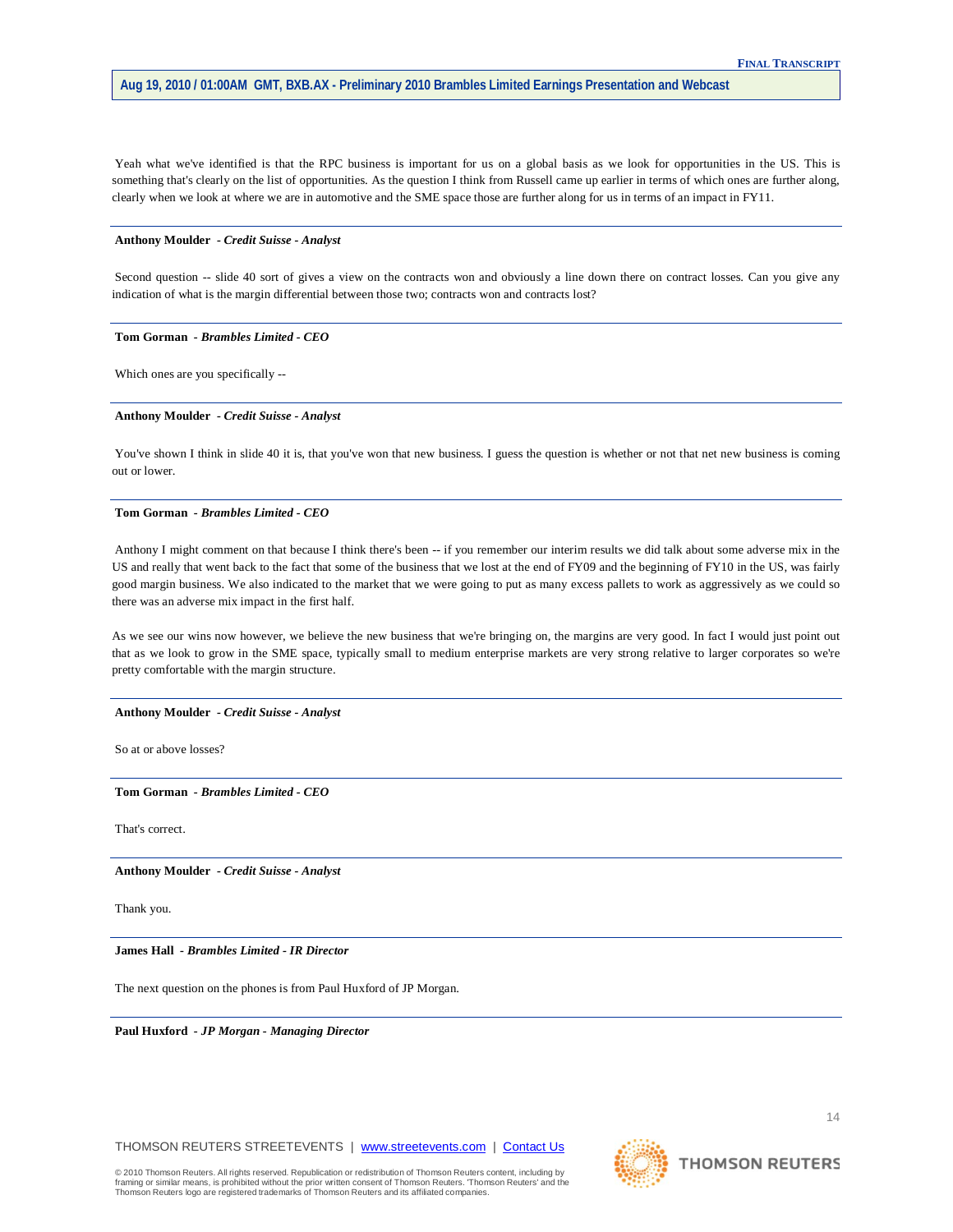(inaudible) talking about the guidance where going from sort of 693 through to 740 to 780. So growth -- \$47 million to \$87 million. Is it fair to assume that the bottom end of that nominal business is making a positive growth contribution next year and then at the top end I wonder if you could just talk to us a little bit about which business units are driving that and how the (inaudible) recall sits in that?

#### **Greg Hayes** *- Brambles Limited - CFO*

I think the range is specifically there because of the economic uncertainty. I mean we haven't had anything like the organic growth that we would have liked and today that organic growth is still subdued. We would need to see substantial organic growth improvements on 2010 to get to the upper end of that range. So I mean we've given our range deliberately. That isn't a conservative range. That's the range in which we think we would reasonably trade and I believe the mid point of that range is where, on the basis of all the assumptions we have, that we should come out I mean otherwise giving you a range is pretty useless.

So I think we're expecting that and we're managing towards that. Clearly we don't know how the economies are going to go and we don't know if there's anything else that might impact on our results but as we see it today that's how we see it coming out. I think in terms of the economic growth we've already talked about the US, the UK and Spain being the three biggest CHEP markets and so that's where we would like to see the improvement in the economic performance.

As far as recall's concerned that business continues to perform well. I did indicate when we talked about capital that we are going to be investing capital into the Recall business. We are expecting it to continue to grow. We do need to put capital in to be able to store for our DMS business but we're committed to doing that as well as upgrade our IT systems in that business and we're expecting it to continue to grow.

#### **Paul Huxford** *- JP Morgan - Managing Director*

Thanks and just to follow up on the capital question. You said CapEx slightly below 2009, are you talking near full growth, close to the 700 or 600?

## **Greg Hayes** *- Brambles Limited - CFO*

It's going to be closer to 700 but it's going to be less than -- our estimates are it'll be less than 2009.

#### **Tom Gorman** *- Brambles Limited - CEO*

We just reinforce the point that Recall is included in this and to fund and continue to support Recall's growth there is some CapEx planned in FY11.

#### **James Hall** *- Brambles Limited - IR Director*

Are there anymore questions in the room? Okay, that being the case we'll stick with the phone and the next question's from Cameron McDonald of Deutsche Bank.

#### **Cameron McDonald** *- Deutsche Bank - Vice President*

Good afternoon guys. A couple of questions if I can? The lower prices in the US business for CHEP, can you give us an indication of the length of those contracts that have been signed with the lower prices and what the annualised impact of that would be going forward? Then the second question is related to the addressable market opportunities. Interested to know how you think that addressable market has changed over time and where CHEP's share of that market has been over that time period and why it hasn't grown -- how it has grown or hasn't grown over that time period?

Then the third question just on slide 42, you've said that you're making 100% of your revenue or your returns out of the pallet market. Interested to know what the capital costs would be for you to support the expansion into those other market places and obviously some of those other market places would be -- would have revenue opportunities equivalent of your current CHEP USA business.

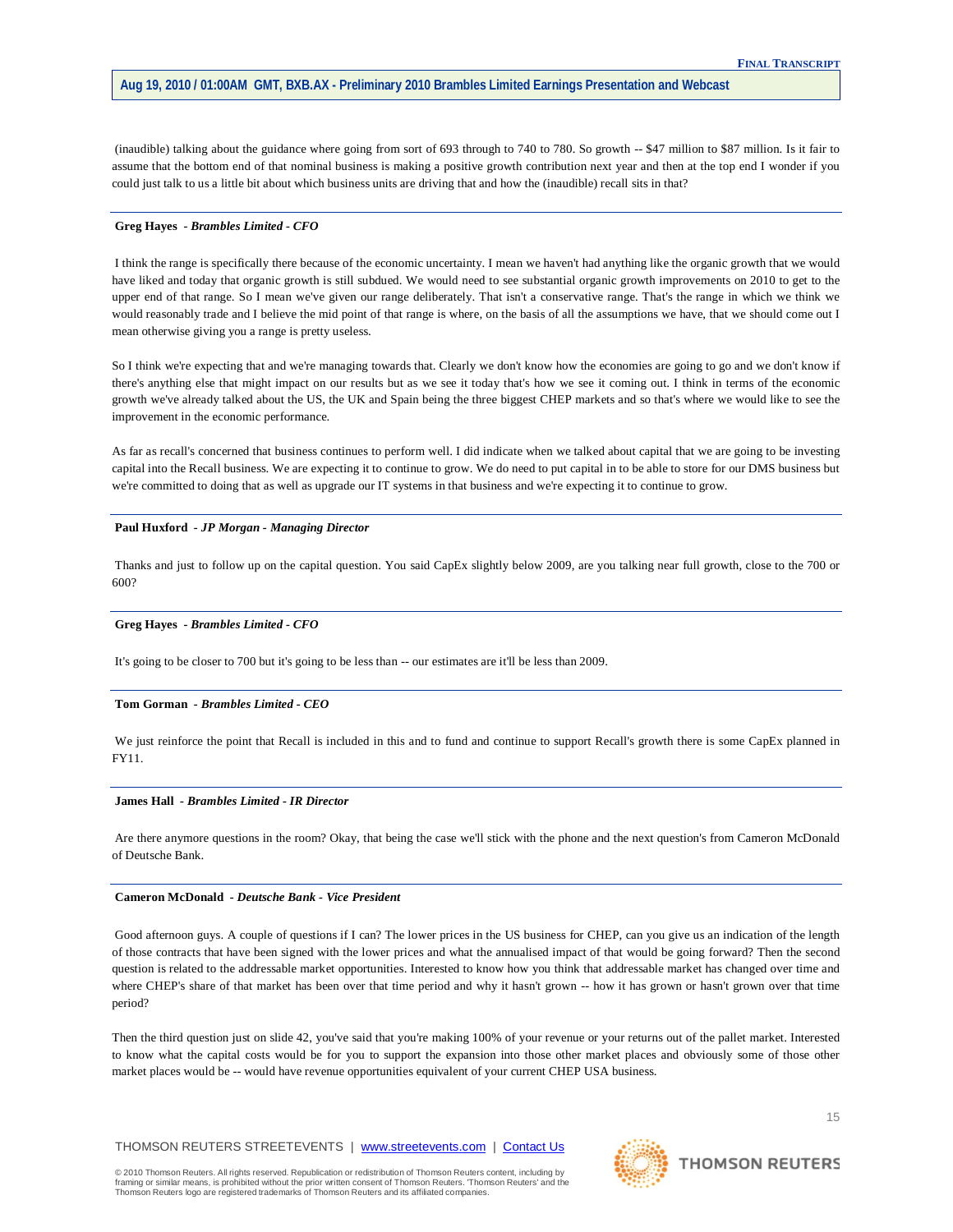#### **Tom Gorman** *- Brambles Limited - CEO*

Okay well I'll try to remember them all Cameron. So look let me just start with the size of the addressable market and what changes we've seen. I'll just go back to the comments that I made in terms of how we built our business in the US. We built it really by getting very large customers and getting up the critical mass scale very quickly. That was a very successful strategy for us and it continues to be very important to us around the world. The example of Unilever and PNG in Turkey is exactly that example.

But what we believe now in the US is that we have the critical mass and the network coverage and the ability to offer different services to customers that we actually can penetrate a market that has been underserved. So your question on addressable market for us, you know, the addressable market grows as we continue to penetrate it and as we adjust our service offerings to meet the requirements of that market. So again, whether it's certain new channels, whether it's certain new verticals like pharmaceutical and particularly when it's pushing into the small and medium enterprise market which has different needs than our larger corporate customers.

So the simple answer is we believe the addressable market expands as we deliver success in that space. Your third question was around capital in terms of looking at new opportunities. What I can assure you is that we have very rigorous and disciplined approach to capital deployment and when you look at our business, whether it be RPC, automotive or pallets, our return on capital is good; returns are good in all three and we do keep a close eye on that.

The margins in the businesses do differ as you would imagine in the same way that the cost of the capital differs. The cost of an RPC is lower than the cost of a pallet and the cost of an IBC is larger. So what's important is that you look at the total capital return and each one of those assets cycle at a different rate. RPCs cycle much more quickly as you would imagine than pallets. So we really take all three into consideration.

But I would remind you again Cameron that the key thing in our business is that we don't commit capital until we have a customer. So this is not about building plants or factories around the world it's really about marketing aggressively to new customers and then when we bring those customers on board that's when we make the commitment to provide capital.

In general terms our contracts are generally speaking for a three year duration. I think the first question, if I remember, had to do with some mix issues and lower pricing. As we said a little bit earlier Cameron that we did identify some adverse mix effect in the US and that had really two factors to it. We did pursue some business aggressively to put some excess pallets to work and some of the larger accounts that we lost in that time period were higher margin.

We don't see that condition going forward. We believe that the margin business that we're pursuing is good margins. Okay?

## **James Hall** *- Brambles Limited - IR Director*

Now we have a question from David Rosenbloom from Wallara on the phone.

#### **David Rosenbloom** *- Wallara Asset Management - Analyst*

Yeah hi, can you hear me?

**Tom Gorman** *- Brambles Limited - CEO* 

Yeah.

#### **David Rosenbloom** *- Wallara Asset Management - Analyst*

Tom, we've heard some feedback lately that you guys may have been talking to some of your existing wood pallet customers about plastic alternatives and I'm just kind of wondering if you get a sense that some of your existing customers would prefer plastic option. Is that a trend that you're seeing or has your view not changed?

THOMSON REUTERS STREETEVENTS | [www.streetevents.com](http://www.streetevents.com/) | [Contact Us](http://www010.streetevents.com/contact.asp)

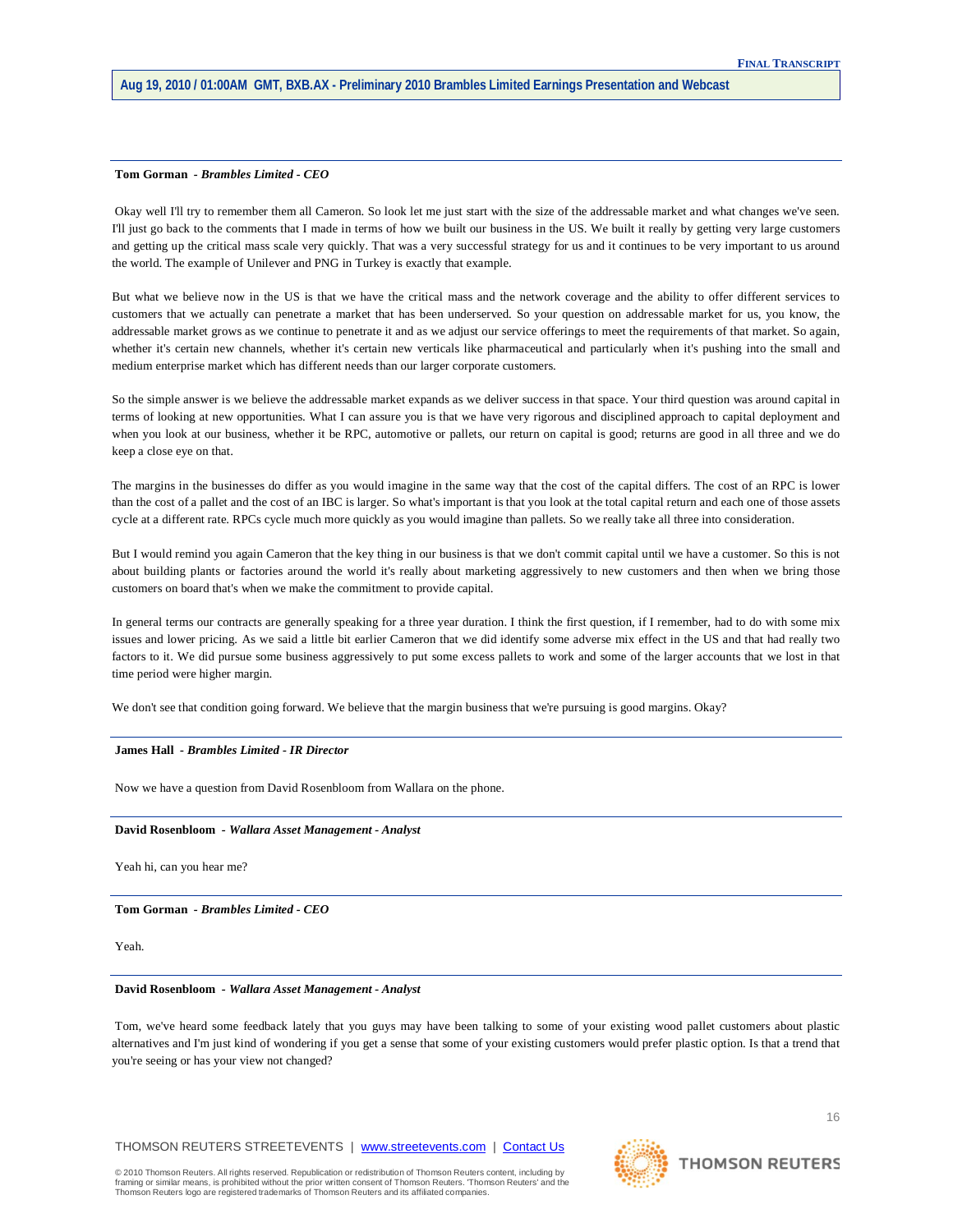## **Tom Gorman** *- Brambles Limited - CEO*

Well look David, I mean let's understand first that we're the market leaders so it's not unusual or I assume would not be unexpected for us to look at all different pallet types which we do. As I've mentioned we have extensive usage of plastic around the world. We have plastic pallets in Europe, we entered China with a plastic pallet, we use plastic in our RPCs and in all cases we understand the material.

We continually challenge ourselves internally to make sure that in terms of our design capability and our testing capability we're looking at alternative materials. So that ranges from plastic to aluminium to a whole series of more space age concepts. Our role as market leader is to make sure that we're on the forefront of that so it's not unusual for us to continue to do that work.

What's critically important for us though is that anything that we do with a change of material, it's got to be a sustainable business for us. Just taking a more expensive asset and putting it into play in the same business model, we don't believe that's sustainable. We also don't believe that wood is going away. We believe that wood is the appropriate material. It's fit for purpose. It provides great value for our customers. It's easily repairable. It fits the market need today.

We'll continue to look at other alternatives and where there are specific niches that makes sense and the business model works for our customers and for our shareholders we may well pursue it but we have no immediate plans to take that action in the US.

## **David Rosenbloom** *- Wallara Asset Management - Analyst*

Thank you.

#### **James Hall** *- Brambles Limited - IR Director*

Andrew Gibson from Goldman Sachs on the phone. You're next.

## **Andrew Gibson** *- Goldman Sachs - Analyst*

Hi guys. A few questions. Just first of all (inaudible) guidance, can you provide a little bit of feel into what organic growth assumptions you're making in the key regions, be it US (inaudible) Asia Pac versus net new wins?

## **Tom Gorman** *- Brambles Limited - CEO*

Look I think Greg has touched on this. Our key markets when you look at the split of our business a little bit more than a third comes out of the US, that's very important to us. The UK is a big market. It's a strong market for us here and Spain remains about 90% of our total. Look we have been -- again we see the outlook for organic growth to be relatively subdued. We are not overly bullish on those markets at the moment.

In any given month you do see some green shoots as they say but again I'll stick with the message that I've kept; we need to see sustainable and repeatable performance. To give you one example I'll just go back to what happened in June. Some of you may be familiar that at the end of June in Spain they raise the VAT significantly so we saw quite a bit of growth in June, above trend growth, but then when you come to July after the VAT's now in place actually we go back to trends.

So we see little sprouts like that but nothing that's long term predictable. Consumer demand is the issue for us and if you look at the consumer growth around the world as I touched on earlier, a lot of the growth is coming from manufacturing but that's not flowing through to consumer demand. In the US in particular there's still a major hangover with unemployment at around the 10% rate so we are relatively subdued I think in terms of our organic outlook.

In terms then of a pricing outlook we're also not looking for significant pricing in the market that we find ourselves today. We are in competitive markets everywhere in the world and we don't really see strong price opportunities either. We do however see a continued growth in market share if you will and continued opportunities to expand our business offerings.

**James Hall** *- Brambles Limited - IR Director* 

THOMSON REUTERS STREETEVENTS | [www.streetevents.com](http://www.streetevents.com/) | [Contact Us](http://www010.streetevents.com/contact.asp)

© 2010 Thomson Reuters. All rights reserved. Republication or redistribution of Thomson Reuters content, including by<br>framing or similar means, is prohibited without the prior written consent of Thomson Reuters. 'Thomson R Thomson Reuters logo are registered trademarks of Thomson Reuters and its affiliated companies.



**THOMSON REUTERS** 

17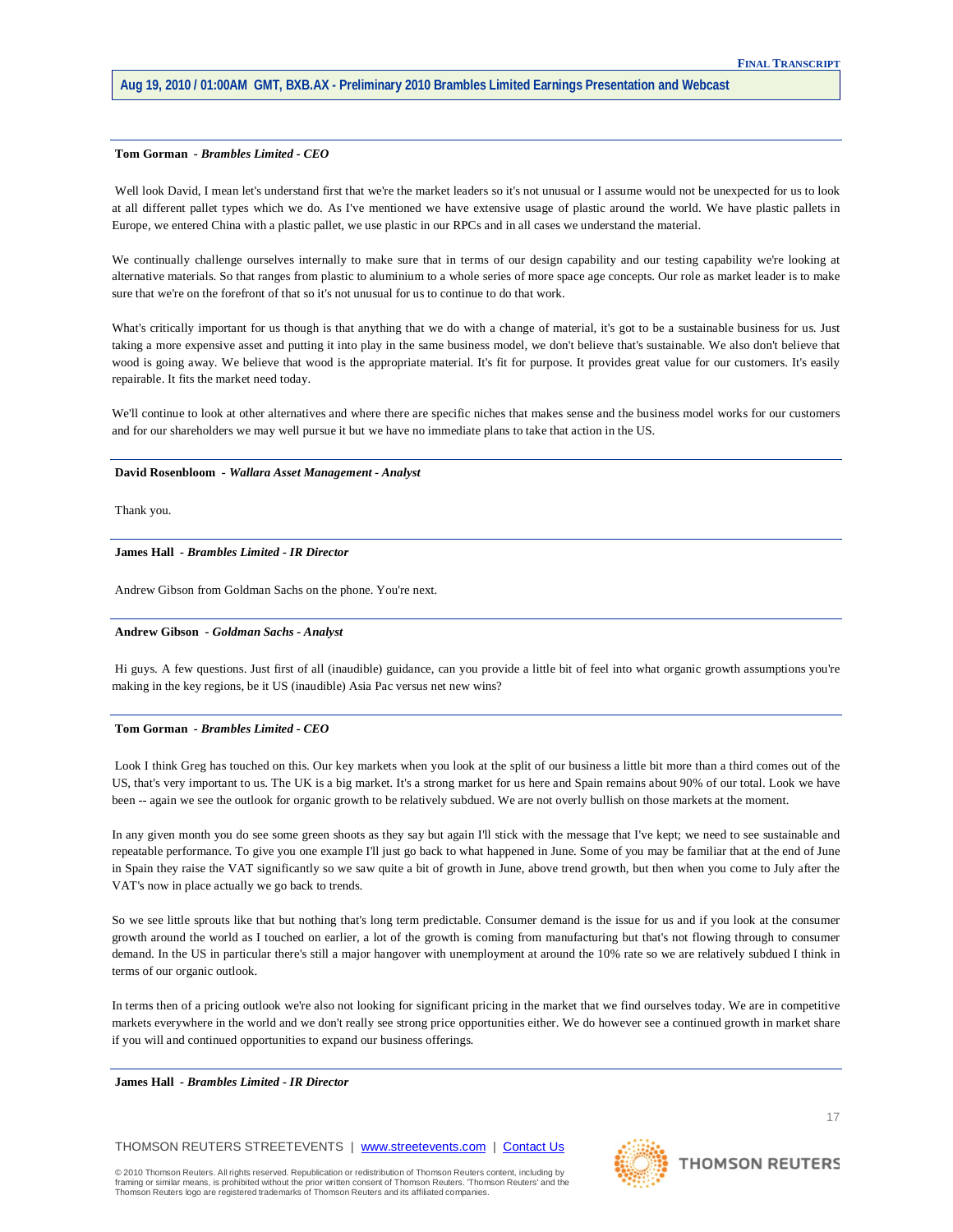Next question on the phone's from Julia Wang from Morgan Stanley.

### **Julia Wang** *- Morgan Stanley - Analyst*

Good afternoon guys. (Inaudible) the customers (inaudible) figures for (inaudible) competitors, whether it be pricing, quality or service or a combination?

#### **Tom Gorman** *- Brambles Limited - CEO*

Well I think like any industry anywhere in the world customers have a whole set of requirements and when customers make a decision to move they can be one of many or a series of them. Price can often be the motivation. Quality can be the motivation or service.

I'll also point out that in our space, as with any large industrial customers, many customers like to see a duelled supplier strategy. So in some cases it's the fact that customers want to just introduce some competition into their own supply mix so we see that. We have see customers move on price and look we're pretty diligent around our model and we're pretty diligent around making sure that we deliver returns to our shareholders. So there is some business that we walk away from based on price.

So it really is a whole series of those but I wouldn't underplay that in certain cases. Customers do like to introduce just a competitive spirit into their supply chain.

#### **Julia Wang** *- Morgan Stanley - Analyst*

Okay great and now there's a premium offering, is that I think at about 5% take-up. Are you looking to, I guess, producing them in favour of just getting (inaudible) quality and would that have, I guess, a reduced CapEx implication if you were to reduce producing those premium pallets?

## **Tom Gorman** *- Brambles Limited - CEO*

Just to clarify on that point. There may be some misunderstanding here. But it has nothing to do with our capital expenditure so we continue to buy 48x40 pallets in the US to the same design. They come into our system as brand new pallets so there's no change there. The change for Better Everyday was really about the repair standard. So there's no impact on capital expenditures.

#### **Julia Wang** *- Morgan Stanley - Analyst*

Right, thanks.

## **James Hall** *- Brambles Limited - IR Director*

The next question on the phone -- if there's no more in the room still -- the next question on the phone is (inaudible) from Citi.

### **Unidentified Participant**

Hi guys, can you hear me?

**Tom Gorman** *- Brambles Limited - CEO* 

Yes.

**Unidentified Participant**

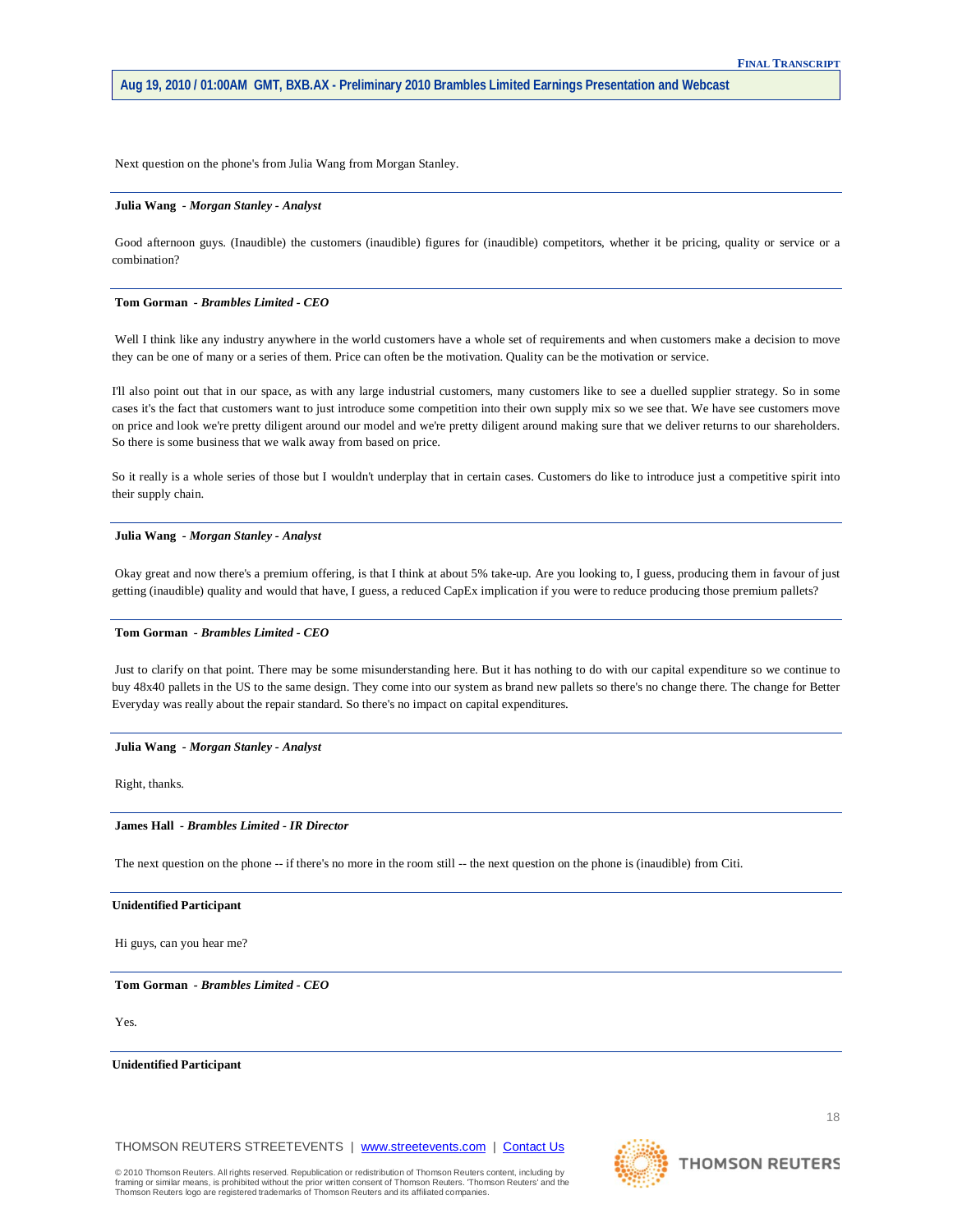Good. My question is just with regard to the average pallet market is going down and I suppose particularly looking at the Americas and (inaudible) versus the volumes, both organic and negative business. Back of the envelope (inaudible) has gone up quite significantly and I just wanted to firstly understand whether my (inaudible) is correct and then secondly to what extent can the turns continue to growth to support growth going forward? Finally, what have you factored into the CapEx with regard to your answer to question two. Given you've said that the CapEx growth increased from the Recall business. So what's the CHEP component of that growth?

## **Tom Gorman** *- Brambles Limited - CEO*

Look just to respond to your question on sort of the turns. We have seen now some small increases in the turn rates on pallet size and we talked about this with some of you at the interim result. The logic is that one should see that, right, if you're not restocking to levels, if the system in the supply chain is running more efficiently and people are consuming at the same level but your stocking levels are down, you should increase your turn rate if you in fact are going to deliver the same amount of product.

So we have seen some increase in turn rates and look some of this we've also made very specific decisions. We have introduced quite a bit of capital discipline and capital efficiency into the business and in certain cases we are trading OpEx for CapEx so we are relocating pallets, we are moving pallets and we're taking a little bit more transportation and logistics costs and saving on the capital expenditures.

With growth that we anticipate in FY11 we do however, at that point in time, believe that we will be in a position to start buying capital again, as Greg has indicated, back at the levels that we were in the previous year.

#### **Greg Hayes** *- Brambles Limited - CFO*

Just on the proportion, around 75% of the expected capital in 2011 will be for the CHEP businesses. Next question's from Paul Ryan from Evans and Partners.

#### **Paul Ryan** *- Evans and Partners - Senior Research Analyst*

Okay guys, just wanting to follow on, on the 5% demand for the premium pallet in the US. What are the reasons the customers are giving you for not wanting that product? Is it price? Is it that they can find a better quality product elsewhere -- and I think you can probably guess where I'm leading with that question -- just what are the reasons behind that and what was your original estimation versus the flop in demand that you've actually seen?

## **Tom Gorman** *- Brambles Limited - CEO*

Yeah well look I think that I would start by saying that the product that we're providing is fit for purpose and your comment that they can find a better product elsewhere I don't think that holds up because in fact we're expanding our market share and we're growing our volume since the introduction of Better Everyday. So I would actually argue that the US Plus standard is the standard that we're delivering to the customers and they're satisfied with that standard.

As we've looked at offering a US premium, customers have said they're happy with US Plus and again it is fit for purpose and they don't see the need to pay the premium to move up to that level and that's why we're finding the take-up at the level that we're at. Look I think just to be clear, I mean we've now been at this for about a year and as we cycle our total pallet pool through we continue to learn a lot more about how the pallet performs, how it behaves, the repair ratio that is required as the pallet comes back into our system and what we're disclosing to you today is based on one year's worth of effort. We see that we are meeting customer demand and we don't think the cost will be there on an ongoing basis.

## **James Hall** *- Brambles Limited - IR Director*

There's nothing else in the room. We've got one final question on the phone back to Andrew Gibson at Goldman Sachs.

**Andrew Gibson** *- Goldman Sachs - Analyst* 

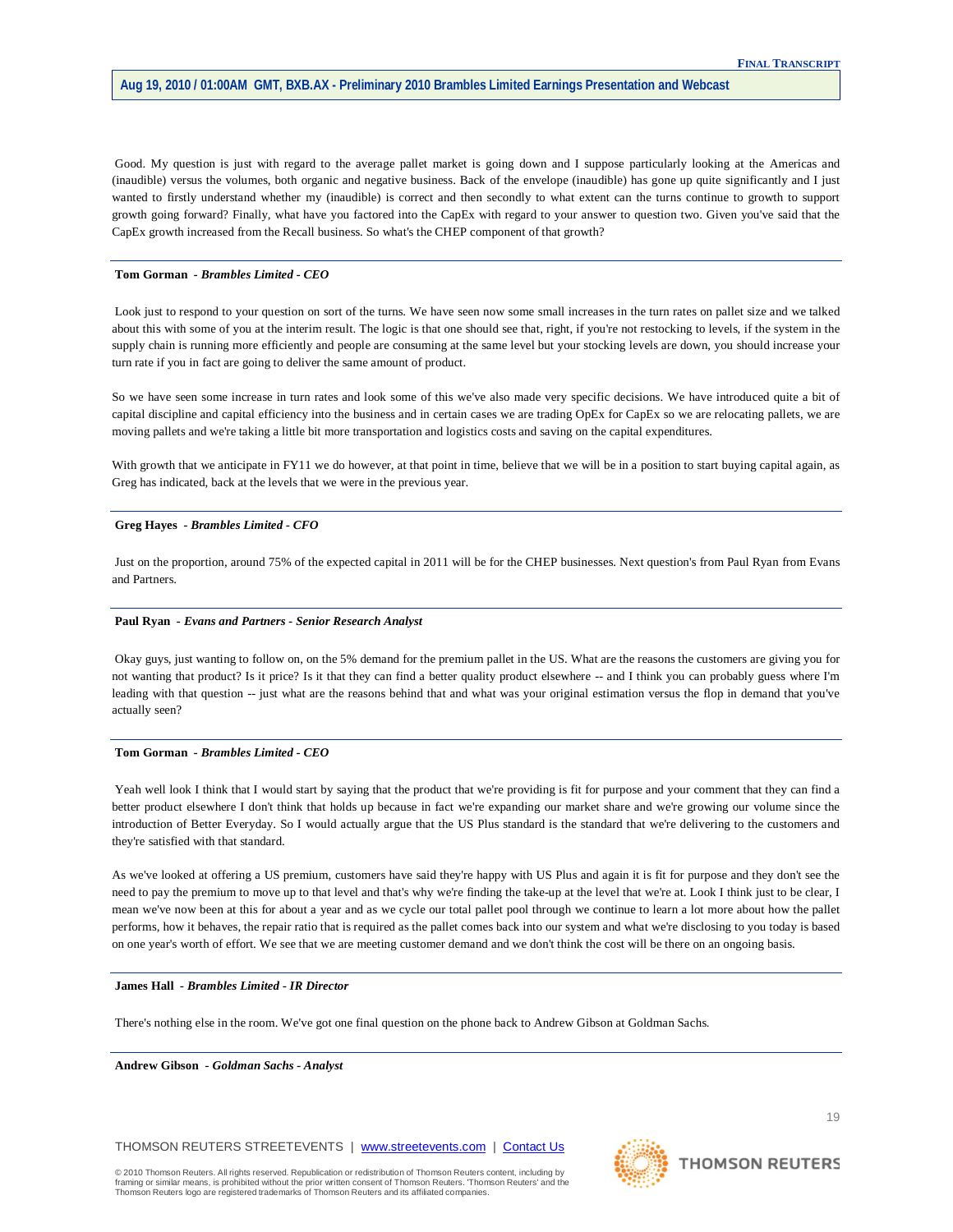Hi. Sorry, two further questions if I may. First of all, just on the storage costs of 19.3 in fiscal 10and it seems like there will be a but of that still in fiscal 11 but are you saying the repair of those pallets is picked up in your guidance for Better Everyday?

**Greg Hayes** *- Brambles Limited - CFO* 

Yes.

**Tom Gorman** *- Brambles Limited - CEO* 

Yes.

## **Andrew Gibson** *- Goldman Sachs - Analyst*

Okay thanks. The second question, (inaudible) Better Everyday I think initially you were suggesting 75% of the pool would be at a premium quality at the end of the program so it's been halved if you like of the ongoing cost. Does that imply therefore that the underlying cost of adhering to US compliance is now a little higher than you thought it would be?

#### **Tom Gorman** *- Brambles Limited - CEO*

No look I think what you should interpret here is a couple of things. First of all we're continuing to make a very strong commitment to quality in the US market so we're still -- on an ongoing basis we're reducing our margins to deliver what we believe the customer wants in terms of a quality pallet offering. The other thing to remember in our numbers is that what we present to the market is a net number so our gross spending is higher and what we are seeing is that the level of efficiencies that we're driving in the business is good and those will accelerate over the next couple of years allowing us to put the net cost numbers out as we've shown.

**Andrew Gibson** *- Goldman Sachs - Analyst* 

Thanks.

**James Hall** *- Brambles Limited - IR Director* 

There are no further questions on the phone, Tom. Last chance in the room? Okay. I think we can --

**Tom Gorman** *- Brambles Limited - CEO* 

Well thank you very much and I'm sure we'll see all of you individually .